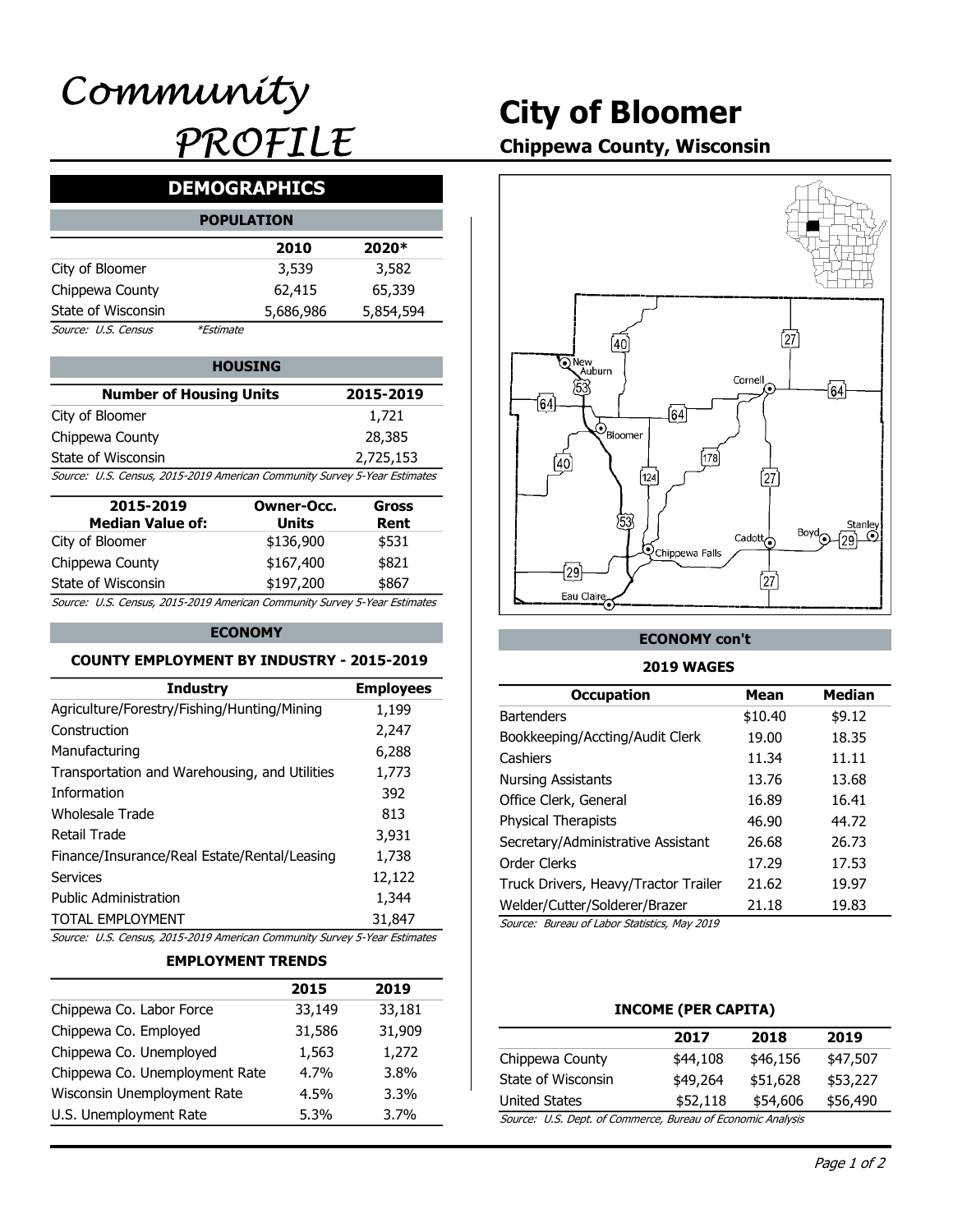#### TRANSPORTATION LOCAL Property Ia

#### MAJOR HIGHWAYS

|                     |             | <b>Distance to</b> | Real ar          |
|---------------------|-------------|--------------------|------------------|
| <b>Highway Type</b> | <b>Name</b> | <b>Nearest</b>     |                  |
| State Highways      | 40, 64      | 0 miles            | <b>County Ta</b> |
| U.S. Highways       | 53          | 0 miles            | Sales T          |
| Interstate Highways | T-94        | 25 miles           | <b>State Tax</b> |

#### RAIL SERVICE

**Provider(s)** Wisconsin Northern

### AIR SERVICE

#### Local Air Service

### Scheduled Air Service

| 1011901(3)                    |                                  |                             |                         |
|-------------------------------|----------------------------------|-----------------------------|-------------------------|
|                               | <b>AIR SERVICE</b>               | Capital Gains Tax           |                         |
| <b>Local Air Service</b>      |                                  |                             |                         |
| Nearest Local Airport         | Chippewa Valley Regional Airport |                             | <b>INSTITUTIONS</b>     |
| <b>Airport Classification</b> | <b>Commercial Service</b>        |                             | <b>EDUCATION</b>        |
| Miles to Airport              | 20                               | <b>Vocational/Technical</b> |                         |
|                               |                                  | Nearest VoTech              | <b>CVTC</b>             |
| <b>Scheduled Air Service</b>  |                                  | Location of VoTech          | Chippewa Falls          |
| Nearest Airport               | Chippewa Valley Reg. Airport     | Miles to VoTech             | 15                      |
| Miles to Airport              | 20                               |                             |                         |
| Airline Service(s)            | United                           | <b>University</b>           |                         |
|                               |                                  | <b>Nearest University</b>   | UW-Eau Claire           |
|                               | <b>UTILITIES</b>                 | Miles to University         | 29                      |
| <b>Electric Provider</b>      | Municipal                        |                             |                         |
|                               |                                  |                             | <b>HEALTH CARE</b>      |
| <b>Natural Gas Provider</b>   | Wisconsin Gas Co.                | <b>Hospital</b>             |                         |
| <b>Telephone Provider</b>     | Bloomer Telephone Co.            | Nearest Hospital            | <b>Bloomer</b>          |
| <b>Fiber Optics</b>           | <b>Yes</b>                       | Miles to Hospital           | 0                       |
| <b>Water Provider</b>         | Municipal                        |                             |                         |
| Number of Wells               | 4                                |                             | <b>CONTACTS</b>         |
| <b>Total Well Capacity</b>    | 470,000 YPD                      | <b>LOCAL CONTACT</b>        | <b>COUN</b>             |
| <b>Equipment Type</b>         | Electric                         |                             |                         |
| Fluoridated                   | <b>No</b>                        | Sandi Frion, Administrator  | Charlie Wal             |
| <b>Total Elevated Storage</b> | 800,000 gallons                  | City of Bloomer             | Chippewa 0              |
| <b>Waste Water Provider</b>   | Municipal                        | 1503 Main Street            | 770 Techno              |
| Monthly Design Flow           | 852,000 GPD                      | Bloomer, WI 54724           | Chippewa F              |
| Monthly Average Daily Flow    | 544,167 GPD                      | 715-568-3032                | 715-723-71              |
| Year Facility Constructed     | 1971                             |                             | <b>DECIONAL CONTACT</b> |

# REAL ESTATE AND TAXATION

# REAL ESTATE EQUALIZED VALUES\*

|                    | 2018    | 2019                | 2020      | Phone: 715<br>Fax: 715-8 |
|--------------------|---------|---------------------|-----------|--------------------------|
| City of Bloomer    | \$253   | \$279               | \$296     | EMail: wcwrpc            |
| Chippewa County    | \$5,472 | \$5,935             | \$6,380   | Internet: http://w       |
| State of Wisconsin |         | \$540,155 \$571,083 | \$603,039 |                          |

\* NOTE: Equalized values for communities expressed in millions of dollars; Chippewa Falls/Eau Claire/Hudson/ Menomonie/River Falls/County/State in billions of dollars.

#### TAXATION-2019

# Local Property Taxes

|                                                 | <b>INFRASTRUCTURE</b>                          |                                                 |                                                                                                              | <b>TAXATION-2019</b> |                       |
|-------------------------------------------------|------------------------------------------------|-------------------------------------------------|--------------------------------------------------------------------------------------------------------------|----------------------|-----------------------|
|                                                 | <b>TRANSPORTATION</b><br><b>MAJOR HIGHWAYS</b> |                                                 | <b>Local Property Taxes</b><br>Effective Full Value Rate (per \$1,000)<br>Machinery, Equip and Inventory Tax |                      | \$16.22<br>Exempt     |
| <b>Highway Type</b><br>te Highways              | <b>Name</b><br>40, 64                          | <b>Distance to</b><br><b>Nearest</b><br>0 miles | Real and Personal Property Full Value<br><b>County Taxes</b><br>Sales Tax                                    |                      | \$283,584,600<br>0.5% |
| . Highways                                      | 53                                             | 0 miles                                         |                                                                                                              |                      |                       |
| erstate Highways                                | $I-94$                                         | 25 miles                                        | <b>State Taxes</b><br>Sales Tax                                                                              |                      | 5.0%                  |
|                                                 | <b>RAIL SERVICE</b>                            |                                                 | Corporate Income Tax                                                                                         |                      | 7.9%                  |
| wider(s)                                        | Wisconsin Northern                             |                                                 | Personal Income Tax                                                                                          |                      | $4 - 7.65%$           |
|                                                 | <b>AIR SERVICE</b>                             |                                                 | Capital Gains Tax                                                                                            |                      | 30-60% exempt         |
| al Air Service                                  |                                                |                                                 |                                                                                                              | <b>INSTITUTIONS</b>  |                       |
| Nearest Local Airport<br>Airport Classification | <b>Commercial Service</b>                      | Chippewa Valley Regional Airport                |                                                                                                              | <b>EDUCATION</b>     |                       |
| Miles to Airport                                | 20                                             |                                                 | <b>Vocational/Technical</b><br>Nearest VoTech                                                                | <b>CVTC</b>          |                       |
| eduled Air Service                              |                                                |                                                 | Location of VoTech                                                                                           | Chippewa Falls       |                       |
| Nearest Airport<br>Miles to Airport             | Chippewa Valley Reg. Airport<br>20             |                                                 | Miles to VoTech                                                                                              | 15                   |                       |
| Airline Service(s)                              | United                                         |                                                 | <b>University</b>                                                                                            |                      |                       |
|                                                 |                                                |                                                 | Nearest University                                                                                           | UW-Eau Claire        |                       |
|                                                 | <b>UTILITIES</b>                               |                                                 | Miles to University                                                                                          | 29                   |                       |
| ctric Provider                                  | Municipal                                      |                                                 |                                                                                                              | <b>HEALTH CARE</b>   |                       |

## INSTITUTIONS

# EDUCATION Vocational/Technical Location of VoTech Chippewa Falls Nearest VoTech CVTC Miles to VoTech 15 **University** Nearest University UW-Eau Claire

| Miles to University |               |  |
|---------------------|---------------|--|
| Nearest University  | UW-Eau Claire |  |

# HEALTH CARE

#### Hospital Nearest Hospital Bloomer Miles to Hospital 0

# **CONTACTS**

**LOCAL CONTACT** LOCAL CONTACT COUNTY CONTACT

715-568-3032 715-723-7150 Bloomer, WI 54724 Chippewa Falls, WI 54729 Charlie Walker, Director Chippewa County EDC 770 Technology Way

### REGIONAL CONTACT

### WEST CENTRAL WISCONSIN REGIONAL PLANNING COMMISSION

\$6,380 Internet: http://www.wcwrpc.org \$296 EMail: wcwrpc@wcwrpc.org 2020 Fax: 715-836-2886 800 Wisconsin Street, Mail Box 9 Eau Claire, WI 54703-3606 Phone: 715-836-2918

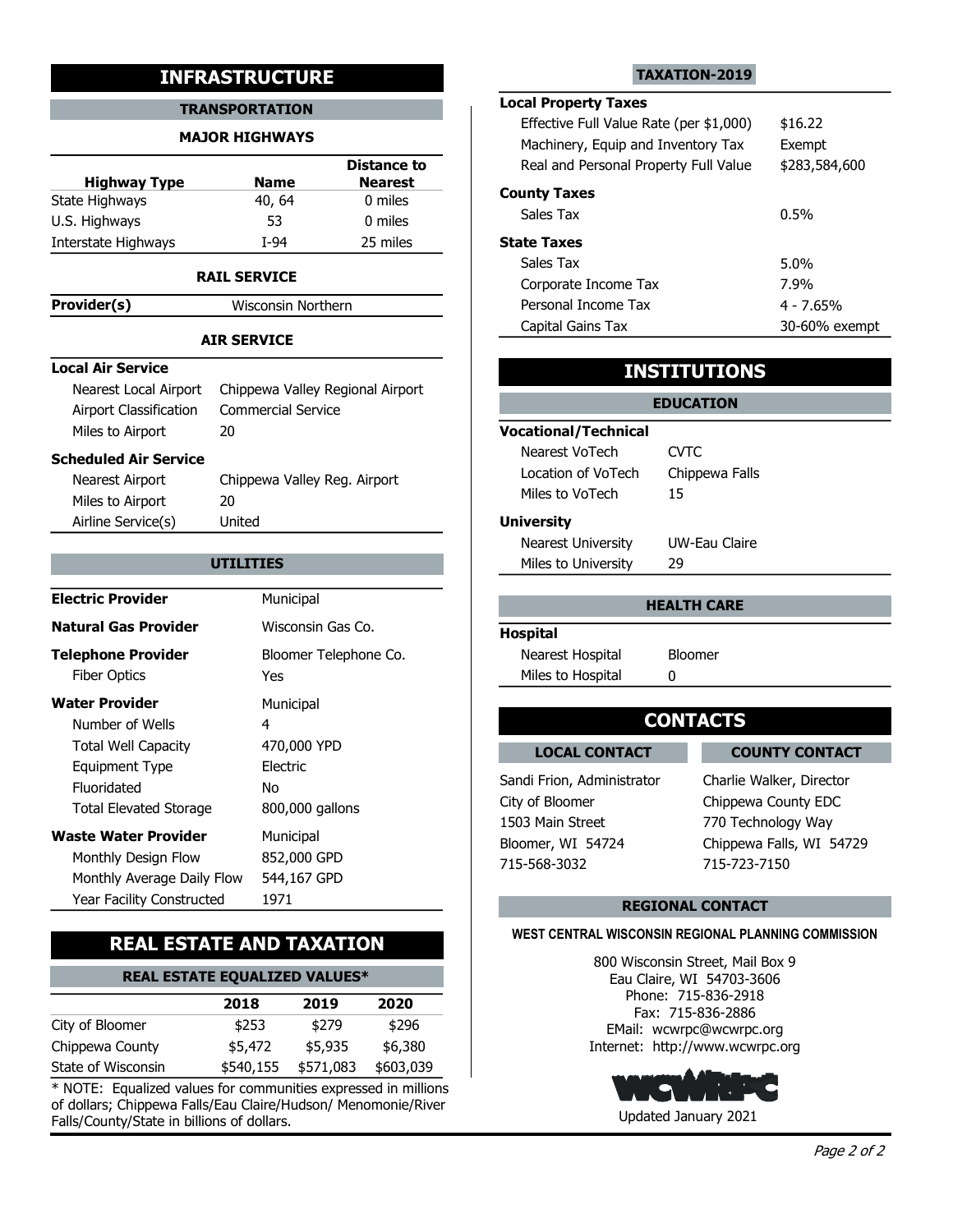# Village of Boyd

# Chippewa County, Wisconsin

# DEMOGRAPHICS

|                     |                  | <b>POPULATION</b> |           |  |
|---------------------|------------------|-------------------|-----------|--|
|                     |                  | 2010              | 2020*     |  |
| Village of Boyd     |                  | 552               | 540       |  |
| Chippewa County     |                  | 62,415            | 65,339    |  |
| State of Wisconsin  |                  | 5,686,986         | 5,854,594 |  |
| Source: U.S. Census | <i>*Estimate</i> |                   |           |  |

| <b>HOUSING</b>                                                            |           | o) New<br>Auburn |
|---------------------------------------------------------------------------|-----------|------------------|
| <b>Number of Housing Units</b>                                            | 2015-2019 |                  |
| Village of Boyd                                                           | 242       |                  |
| Chippewa County                                                           | 28,385    | 'Bloomer         |
| State of Wisconsin                                                        | 2,725,153 |                  |
| Source: U.S. Census, 2015-2019 American Community Survey 5-Year Estimates |           | 124              |

| 2015-2019<br><b>Median Value of:</b>                                      | Owner-Occ.<br>Units | Gross<br>Rent |
|---------------------------------------------------------------------------|---------------------|---------------|
| Village of Boyd                                                           | \$105,300           | \$813         |
| Chippewa County                                                           | \$167,400           | \$821         |
| State of Wisconsin                                                        | \$197,200           | \$867         |
| Source: U.S. Census, 2015-2019 American Community Survey 5-Year Estimates |                     |               |

#### ECONOMY

#### COUNTY EMPLOYMENT BY INDUSTRY - 2015-2019

| Chinnows Co. Lahor Force                                                                        | 22 140                   | 22 181           | INCOME (DED CADITA)                          |                     |                 |
|-------------------------------------------------------------------------------------------------|--------------------------|------------------|----------------------------------------------|---------------------|-----------------|
|                                                                                                 | 2015                     | 2019             |                                              |                     |                 |
|                                                                                                 | <b>EMPLOYMENT TRENDS</b> |                  |                                              |                     |                 |
| Source: U.S. Census, 2015-2019 American Community Survey 5-Year Estimates                       |                          |                  |                                              |                     |                 |
| <b>TOTAL EMPLOYMENT</b>                                                                         |                          | 31,847           | Source: Bureau of Labor Statistics, May 2019 |                     |                 |
| <b>Public Administration</b>                                                                    |                          | 1,344            | Welder/Cutter/Solderer/Brazer                | 21.18               | 19.83           |
| <b>Services</b>                                                                                 |                          | 12,122           | Truck Drivers, Heavy/Tractor Trailer         | 21.62               | 19.97           |
| Finance/Insurance/Real Estate/Rental/Leasing                                                    |                          | 1,738            | Order Clerks                                 | 17.29               | 17.53           |
| <b>Retail Trade</b>                                                                             |                          | 3,931            | Secretary/Administrative Assistant           | 26.68               | 26.73           |
| <b>Wholesale Trade</b>                                                                          |                          | 813              | Physical Therapists                          | 46.90               | 44.72           |
| Information                                                                                     |                          | 392              | Office Clerk, General                        | 16.89               | 16.41           |
| Transportation and Warehousing, and Utilities                                                   |                          | 1,773            | <b>Nursing Assistants</b>                    | 13.76               | 13.68           |
| Manufacturing                                                                                   |                          | 6,288            | Cashiers                                     | 11.34               | 11.11           |
| Construction                                                                                    |                          | 2,247            | Bookkeeping/Accting/Audit Clerk              | 19.00               | 18.35           |
| Agriculture/Forestry/Fishing/Hunting/Mining                                                     |                          | 1,199            | <b>Bartenders</b>                            | \$10.40             | \$9.12          |
| <b>Industry</b>                                                                                 |                          | <b>Employees</b> | <b>Occupation</b>                            | <b>Mean</b>         | <b>Median</b>   |
| <b>COUNTY EMPLOYMENT BY INDUSTRY - 2015-2019</b>                                                |                          |                  | <b>2019 WAGES</b>                            |                     |                 |
|                                                                                                 | <b>ECONOMY</b>           |                  | <b>ECONOMY con't</b>                         |                     |                 |
|                                                                                                 |                          |                  |                                              |                     |                 |
| State of Wisconsin<br>Source: U.S. Census, 2015-2019 American Community Survey 5-Year Estimates | \$197,200                | \$867            | Eau Claire                                   | [27                 |                 |
| Chippewa County                                                                                 | \$167,400                | \$821            | $\sqrt{29}$                                  |                     |                 |
| Village of Boyd                                                                                 | \$105,300                | \$813            | <b>Q</b> Chippewa Falls                      | Cadott <sub>o</sub> |                 |
| <b>Median Value of:</b>                                                                         | <b>Units</b>             | Rent             | 53                                           |                     | Stanley<br>Bovd |
| 2015-2019                                                                                       | <b>Owner-Occ.</b>        | <b>Gross</b>     |                                              |                     |                 |
| Source: U.S. Census, 2015-2019 American Community Survey 5-Year Estimates                       |                          |                  | [124]                                        | 27)                 |                 |
| State of Wisconsin                                                                              |                          | 2,725,153        | 178<br>$\overline{40}$                       |                     |                 |
| Chippewa County                                                                                 |                          | בטוגרים          |                                              |                     |                 |

#### EMPLOYMENT TRENDS

|                                | 2015    | 2019    |                                              |                       |
|--------------------------------|---------|---------|----------------------------------------------|-----------------------|
| Chippewa Co. Labor Force       | 33,149  | 33,181  |                                              | <b>INCOME (PER C.</b> |
| Chippewa Co. Employed          | 31,586  | 31,909  |                                              | 2017                  |
| Chippewa Co. Unemployed        | 1,563   | 1,272   | Chippewa County                              | \$44,108              |
| Chippewa Co. Unemployment Rate | $4.7\%$ | 3.8%    | State of Wisconsin                           | \$49,264              |
| Wisconsin Unemployment Rate    | $4.5\%$ | $3.3\%$ | <b>United States</b>                         | \$52,118              |
| U.S. Unemployment Rate         | $5.3\%$ | 3.7%    | Source: U.S. Dept. of Commerce, Bureau of Ed |                       |
|                                |         |         |                                              |                       |



#### ECONOMY con't

#### 2019 WAGES

| r-Occ.<br>its<br>,300<br>,400<br>,200 | 28,385<br>2,725,153<br>unity Survey 5-Year Estimates<br><b>Gross</b><br>Rent<br>\$813<br>\$821<br>\$867<br>unity Survey 5-Year Estimates | $\mathcal{O}_{\text{Bloomer}}$<br>(40)<br>[124]<br>53<br><b>Q</b> Chippewa Falls<br>$\overline{29}$<br>Eau Claire | [178]<br>[27]<br>Cadott $\overline{\bigodot}$<br>$\int$ 27 $\int$ | Stanley<br>Boyd<br>$\odot$<br>(٥٥ |
|---------------------------------------|------------------------------------------------------------------------------------------------------------------------------------------|-------------------------------------------------------------------------------------------------------------------|-------------------------------------------------------------------|-----------------------------------|
|                                       | <b>ISTRY - 2015-2019</b>                                                                                                                 | <b>ECONOMY con't</b><br><b>2019 WAGES</b>                                                                         |                                                                   |                                   |
|                                       | <b>Employees</b>                                                                                                                         | <b>Occupation</b>                                                                                                 | <b>Mean</b>                                                       | <b>Median</b>                     |
| ning                                  | 1,199                                                                                                                                    | <b>Bartenders</b>                                                                                                 | \$10.40                                                           | \$9.12                            |
|                                       | 2,247                                                                                                                                    | Bookkeeping/Accting/Audit Clerk                                                                                   | 19.00                                                             | 18.35                             |
|                                       | 6,288                                                                                                                                    | Cashiers                                                                                                          | 11.34                                                             | 11.11                             |
| <b>Itilities</b>                      | 1,773                                                                                                                                    | <b>Nursing Assistants</b>                                                                                         | 13.76                                                             | 13.68                             |
|                                       | 392                                                                                                                                      | Office Clerk, General                                                                                             | 16.89                                                             | 16.41                             |
|                                       | 813                                                                                                                                      | <b>Physical Therapists</b>                                                                                        | 46.90                                                             | 44.72                             |
|                                       | 3,931                                                                                                                                    | Secretary/Administrative Assistant                                                                                | 26.68                                                             | 26.73                             |
| easing                                | 1,738                                                                                                                                    | Order Clerks                                                                                                      | 17.29                                                             | 17.53                             |
|                                       | 12,122                                                                                                                                   | Truck Drivers, Heavy/Tractor Trailer                                                                              | 21.62                                                             | 19.97                             |
|                                       | 1,344                                                                                                                                    | Welder/Cutter/Solderer/Brazer                                                                                     | 21.18                                                             | 19.83                             |
|                                       | 31,847                                                                                                                                   | Source: Bureau of Labor Statistics, May 2019                                                                      |                                                                   |                                   |
|                                       | unity Survey 5-Year Estimates                                                                                                            |                                                                                                                   |                                                                   |                                   |
| <b>NDS</b>                            |                                                                                                                                          |                                                                                                                   |                                                                   |                                   |
| 2015                                  | 2019                                                                                                                                     |                                                                                                                   |                                                                   |                                   |
| 33,149                                | 33,181                                                                                                                                   | <b>INCOME (PER CAPITA)</b>                                                                                        |                                                                   |                                   |
| 31,586                                | 31,909                                                                                                                                   | 2017                                                                                                              | 2018                                                              | 2019                              |
| 1,563                                 | 1,272                                                                                                                                    | Chippewa County<br>\$44,108                                                                                       | \$46,156                                                          | \$47,507                          |
| 4.7%                                  | 3.8%                                                                                                                                     | State of Wisconsin<br>\$49,264                                                                                    | \$51,628                                                          | \$53,227                          |
| 4.5%                                  | 3.3%                                                                                                                                     | <b>United States</b>                                                                                              | \$52,118                                                          | \$54,606<br>\$56,490              |
| 5.3%                                  | 3.7%                                                                                                                                     | Source: U.S. Dept. of Commerce, Bureau of Economic Analysis                                                       |                                                                   |                                   |

#### INCOME (PER CAPITA)

|                                                         | 2017     | 2018     | 2019     |
|---------------------------------------------------------|----------|----------|----------|
| Chippewa County                                         | \$44,108 | \$46,156 | \$47,507 |
| State of Wisconsin                                      | \$49,264 | \$51,628 | \$53,227 |
| United States                                           | \$52,118 | \$54,606 | \$56,490 |
| Course ILC Dont of Commerce Bureau of Esenamis Analysis |          |          |          |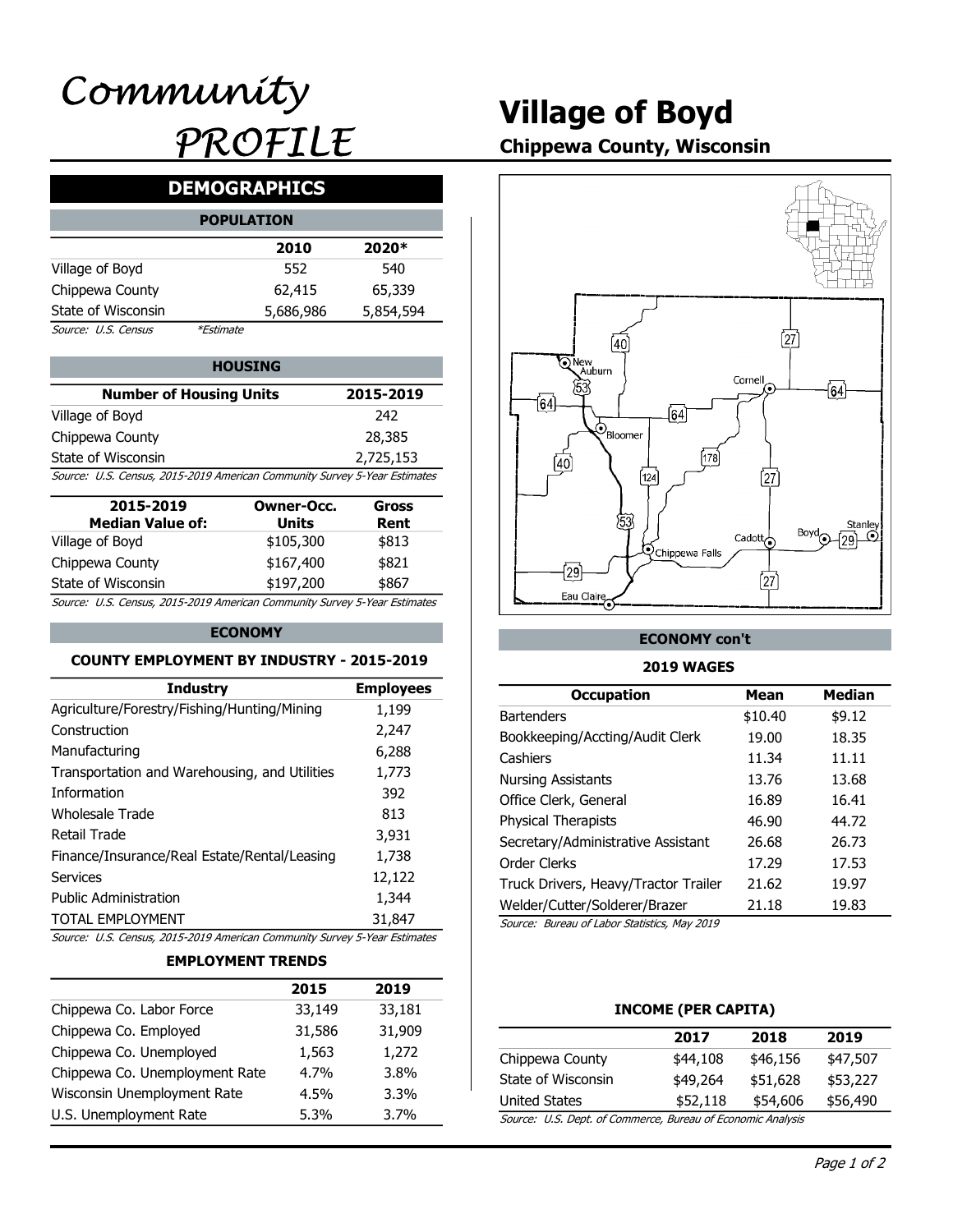#### TRANSPORTATION

#### MAJOR HIGHWAYS

|                              | <b>INFRASTRUCTURE</b>        |                                  |                                                                             | TAXATION-2019       |
|------------------------------|------------------------------|----------------------------------|-----------------------------------------------------------------------------|---------------------|
|                              | <b>TRANSPORTATION</b>        |                                  | <b>Local Property Taxes</b>                                                 |                     |
|                              | <b>MAJOR HIGHWAYS</b>        |                                  | Effective Full Value Rate (per \$1,000)                                     |                     |
|                              |                              | <b>Distance to</b>               | Machinery, Equip and Inventory Tax<br>Real and Personal Property Full Value |                     |
| <b>Highway Type</b>          | <b>Name</b>                  | <b>Nearest</b>                   |                                                                             |                     |
| State Highways               | 29                           | 1 miles                          | <b>County Taxes</b>                                                         |                     |
| U.S. Highways                | 53                           | 22 miles                         | Sales Tax                                                                   |                     |
| Interstate Highways          | $I-94$                       | 38 miles                         | <b>State Taxes</b>                                                          |                     |
|                              | <b>RAIL SERVICE</b>          |                                  | Sales Tax                                                                   |                     |
|                              |                              |                                  | Corporate Income Tax<br>Personal Income Tax                                 |                     |
| Provider(s)                  | None                         |                                  | Capital Gains Tax                                                           |                     |
|                              | <b>AIR SERVICE</b>           |                                  |                                                                             |                     |
| <b>Local Air Service</b>     |                              |                                  |                                                                             | <b>INSTITUTIONS</b> |
| Nearest Local Airport        |                              | Chippewa Valley Regional Airport |                                                                             |                     |
| Airport Classification       | <b>Commercial Service</b>    |                                  |                                                                             | <b>EDUCATION</b>    |
| Miles to Airport             | 32                           |                                  | <b>Vocational/Technical</b>                                                 |                     |
| <b>Scheduled Air Service</b> |                              |                                  | Nearest VoTech                                                              | <b>CVTC</b>         |
| Nearest Airport              | Chippewa Valley Reg. Airport |                                  | Location of VoTech                                                          | Chippewa Falls      |
| Miles to Airport             | 32                           |                                  | Miles to VoTech                                                             | 20                  |
| Airline Service(s)           | United                       |                                  | <b>University</b>                                                           |                     |
|                              |                              |                                  | <b>Nearest University</b>                                                   | UW-Eau Claire       |
|                              | <b>UTILITIES</b>             |                                  | Miles to University                                                         | 34                  |
| <b>Electric Provider</b>     |                              | Chippewa Valley Electric         |                                                                             | <b>HEALTH CARE</b>  |
|                              |                              |                                  |                                                                             |                     |

#### RAIL SERVICE

#### AIR SERVICE

#### Local Air Service

### Scheduled Air Service

| .                                                                                                                                                                                       |                                                                                          |                                                                                                               |                                                                                                                                            |
|-----------------------------------------------------------------------------------------------------------------------------------------------------------------------------------------|------------------------------------------------------------------------------------------|---------------------------------------------------------------------------------------------------------------|--------------------------------------------------------------------------------------------------------------------------------------------|
|                                                                                                                                                                                         | <b>AIR SERVICE</b>                                                                       | Capital Gains Tax                                                                                             | 30-60% exempt                                                                                                                              |
| <b>Local Air Service</b>                                                                                                                                                                |                                                                                          |                                                                                                               | <b>INSTITUTIONS</b>                                                                                                                        |
| Nearest Local Airport<br>Airport Classification<br>Miles to Airport<br>32                                                                                                               | Chippewa Valley Regional Airport<br><b>Commercial Service</b>                            | <b>Vocational/Technical</b>                                                                                   | <b>EDUCATION</b>                                                                                                                           |
| <b>Scheduled Air Service</b><br>Nearest Airport<br>Miles to Airport<br>32                                                                                                               | Chippewa Valley Reg. Airport                                                             | Nearest VoTech<br>Location of VoTech<br>Miles to VoTech                                                       | <b>CVTC</b><br>Chippewa Falls<br>20                                                                                                        |
| Airline Service(s)                                                                                                                                                                      | United<br><b>UTILITIES</b>                                                               | <b>University</b><br><b>Nearest University</b><br>Miles to University                                         | <b>UW-Eau Claire</b><br>34                                                                                                                 |
| <b>Electric Provider</b>                                                                                                                                                                | Chippewa Valley Electric                                                                 |                                                                                                               | <b>HEALTH CARE</b>                                                                                                                         |
| <b>Natural Gas Provider</b>                                                                                                                                                             | Wisconsin Gas Co.                                                                        | <b>Hospital</b>                                                                                               |                                                                                                                                            |
| <b>Telephone Provider</b><br><b>Fiber Optics</b>                                                                                                                                        | CenturyLink<br>Yes                                                                       | Nearest Hospital<br>Miles to Hospital                                                                         | Stanley<br>7                                                                                                                               |
| <b>Water Provider</b><br>Number of Wells                                                                                                                                                | Municipal<br>$\mathcal{L}$                                                               |                                                                                                               | <b>CONTACTS</b>                                                                                                                            |
| <b>Total Well Capacity</b><br><b>Equipment Type</b><br>Fluoridated<br><b>Total Elevated Storage</b><br><b>Waste Water Provider</b><br>Monthly Design Flow<br>Monthly Average Daily Flow | 65,000 YPD<br>Electric<br>No<br>100,000 gallons<br>Municipal<br>67,140 GPD<br>62,917 GPD | <b>LOCAL CONTACT</b><br>Sandra Isaacs, Clerk<br>Village of Boyd<br>PO Box 8<br>Boyd, WI 54726<br>715-667-3420 | <b>COUNTY CONTACT</b><br>Charlie Walker, Director<br>Chippewa County EDC<br>770 Technology Way<br>Chippewa Falls, WI 54729<br>715-723-7150 |
| Year Facility Constructed                                                                                                                                                               | 1984                                                                                     |                                                                                                               | <b>REGIONAL CONTACT</b>                                                                                                                    |

## REAL ESTATE AND TAXATION

# REAL ESTATE EQUALIZED VALUES\*

|                    | 2018    | 2019                | 2020      | PHULE, 713<br>Fax: 715-8 |
|--------------------|---------|---------------------|-----------|--------------------------|
| Village of Boyd    | \$25    | \$27                | \$30      | EMail: wcwrpc            |
| Chippewa County    | \$5,472 | \$5,935             | \$6,380   | Internet: http://w       |
| State of Wisconsin |         | \$540,155 \$571,083 | \$603,039 |                          |

\* NOTE: Equalized values for communities expressed in millions of dollars; Chippewa Falls/Eau Claire/Hudson/ Menomonie/River Falls/County/State in billions of dollars.

#### TAXATION-2019

### **Distance to** The Real and Personal Property Full Value \$27,565,600 Nearest Local Property Taxes Machinery, Equip and Inventory Tax Exempt Effective Full Value Rate (per \$1,000) \$15.59

| - - - - -<br>1 miles | <b>County Taxes</b>  |               |
|----------------------|----------------------|---------------|
| 22 miles             | Sales Tax            | $0.5\%$       |
| 38 miles             | <b>State Taxes</b>   |               |
|                      | Sales Tax            | 5.0%          |
|                      | Corporate Income Tax | 7.9%          |
|                      | Personal Income Tax  | 4 - 7.65%     |
|                      | Capital Gains Tax    | 30-60% exempt |

## INSTITUTIONS

### **UTILITIES Example 20 Miles to University 34 Miles 10 Miles to University 34** EDUCATION Vocational/Technical Location of VoTech Chippewa Falls Nearest VoTech CVTC Miles to VoTech 20 **University** Nearest University UW-Eau Claire

# HEALTH CARE

### Hospital

# **CONTACTS**

# **LOCAL CONTACT** LOCAL CONTACT COUNTY CONTACT 715-667-3420

Sandra Isaacs, Clerk Charlie Walker, Director 715-667-3420 715-723-7150 Village of Boyd Chippewa County EDC PO Box 8 770 Technology Way Boyd, WI 54726 Chippewa Falls, WI 54729

#### REGIONAL CONTACT

#### WEST CENTRAL WISCONSIN REGIONAL PLANNING COMMISSION

\$6,380 Internet: http://www.wcwrpc.org \$30 EMail: wcwrpc@wcwrpc.org 2020 Fax: 715-836-2886 800 Wisconsin Street, Mail Box 9 Eau Claire, WI 54703-3606 Phone: 715-836-2918

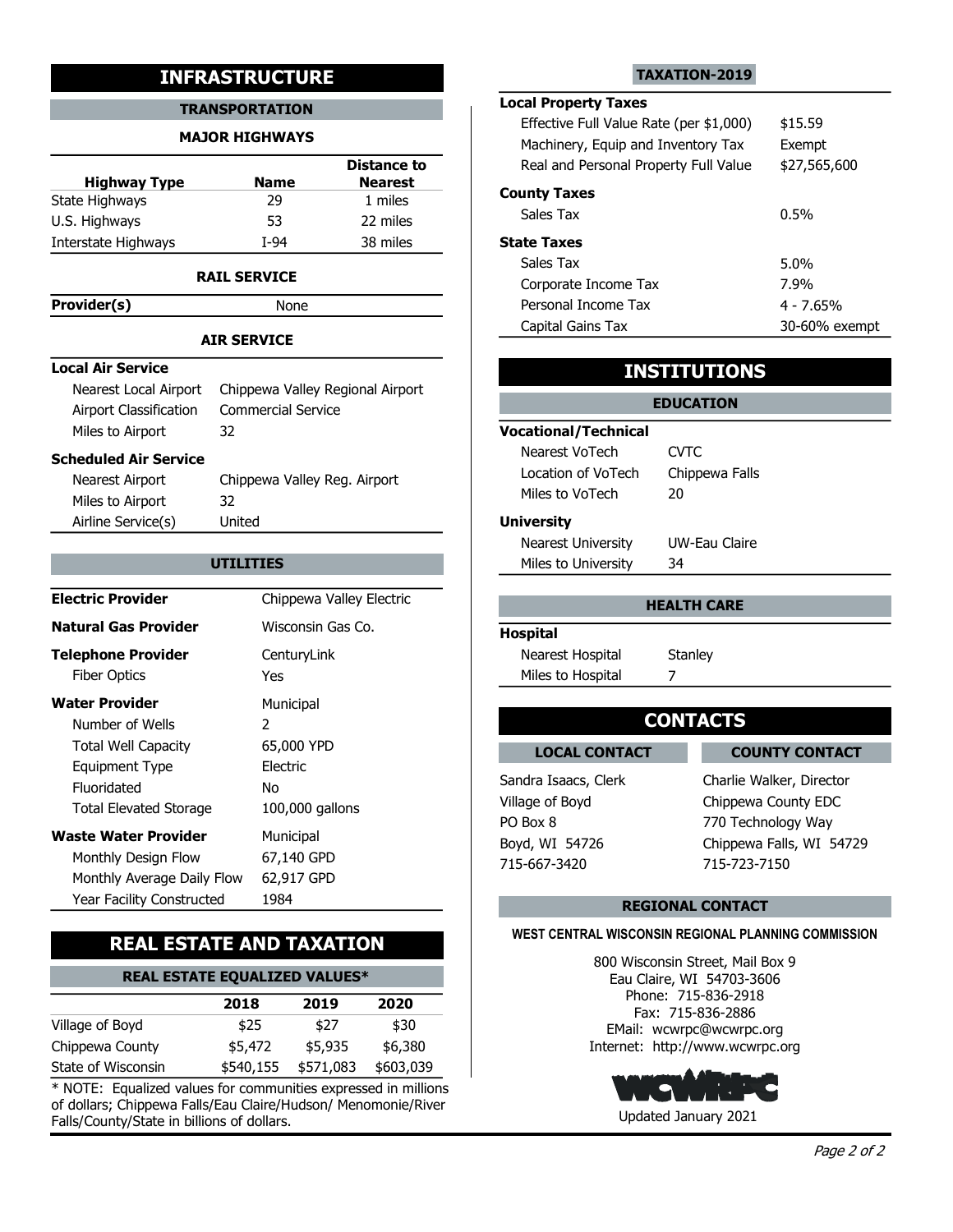# Village of Cadott

# Chippewa County, Wisconsin

# DEMOGRAPHICS

|                     | <b>POPULATION</b> |           |           |  |
|---------------------|-------------------|-----------|-----------|--|
|                     |                   | 2010      | 2020*     |  |
| Village of Cadott   |                   | 1,437     | 1,444     |  |
| Chippewa County     |                   | 62,415    | 65,339    |  |
| State of Wisconsin  |                   | 5,686,986 | 5,854,594 |  |
| Source: U.S. Census | <i>*Estimate</i>  |           |           |  |

#### 2,725,153 HOUSING **New York Structure 1** | | | **QNew Auburn** Village of Cadott Chippewa County State of Wisconsin Number of Housing Units Source: U.S. Census, 2015-2019 American Community Survey 5-Year Estimates

| 2015-2019<br><b>Median Value of:</b>                                      | Owner-Occ.<br>Units | Gross<br>Rent |
|---------------------------------------------------------------------------|---------------------|---------------|
| Village of Cadott                                                         | \$115,300           | \$712         |
| Chippewa County                                                           | \$167,400           | \$821         |
| State of Wisconsin                                                        | \$197,200           | \$867         |
| Source: U.S. Census, 2015-2019 American Community Survey 5-Year Estimates |                     |               |

#### ECONOMY

#### COUNTY EMPLOYMENT BY INDUSTRY - 2015-2019

| Chinnows Co. Lahor Force                                                  | 22 140                   | 22 181           | INCOME (DED CADITA)                          |                     |               |
|---------------------------------------------------------------------------|--------------------------|------------------|----------------------------------------------|---------------------|---------------|
|                                                                           | 2015                     | 2019             |                                              |                     |               |
|                                                                           | <b>EMPLOYMENT TRENDS</b> |                  |                                              |                     |               |
| Source: U.S. Census, 2015-2019 American Community Survey 5-Year Estimates |                          |                  |                                              |                     |               |
| <b>TOTAL EMPLOYMENT</b>                                                   |                          | 31,847           | Source: Bureau of Labor Statistics, May 2019 |                     |               |
| <b>Public Administration</b>                                              |                          | 1,344            | Welder/Cutter/Solderer/Brazer                | 21.18               | 19.83         |
| <b>Services</b>                                                           |                          | 12,122           | Truck Drivers, Heavy/Tractor Trailer         | 21.62               | 19.97         |
| Finance/Insurance/Real Estate/Rental/Leasing                              |                          | 1,738            | Order Clerks                                 | 17.29               | 17.53         |
| <b>Retail Trade</b>                                                       |                          | 3,931            | Secretary/Administrative Assistant           | 26.68               | 26.73         |
| <b>Wholesale Trade</b>                                                    |                          | 813              | Physical Therapists                          | 46.90               | 44.72         |
| Information                                                               |                          | 392              | Office Clerk, General                        | 16.89               | 16.41         |
| Transportation and Warehousing, and Utilities                             |                          | 1,773            | <b>Nursing Assistants</b>                    | 13.76               | 13.68         |
| Manufacturing                                                             |                          | 6,288            | Cashiers                                     | 11.34               | 11.11         |
| Construction                                                              |                          | 2,247            | Bookkeeping/Accting/Audit Clerk              | 19.00               | 18.35         |
| Agriculture/Forestry/Fishing/Hunting/Mining                               |                          | 1,199            | <b>Bartenders</b>                            | \$10.40             | \$9.12        |
| <b>Industry</b>                                                           |                          | <b>Employees</b> | <b>Occupation</b>                            | <b>Mean</b>         | <b>Median</b> |
| <b>COUNTY EMPLOYMENT BY INDUSTRY - 2015-2019</b>                          |                          |                  | <b>2019 WAGES</b>                            |                     |               |
|                                                                           | <b>ECONOMY</b>           |                  | <b>ECONOMY con't</b>                         |                     |               |
| Source: U.S. Census, 2015-2019 American Community Survey 5-Year Estimates |                          |                  |                                              |                     |               |
| State of Wisconsin                                                        | \$197,200                | \$867            | Eau Claire                                   | [27                 |               |
| Chippewa County                                                           | \$167,400                | \$821            | $\sqrt{29}$                                  |                     |               |
| Village of Cadott                                                         | \$115,300                | \$712            | <b>Q</b> Chippewa Falls                      | Cadott <sub>o</sub> | Bovd          |
| <b>Median Value of:</b>                                                   | <b>Units</b>             | Rent             | 53                                           |                     | Stanley       |
| 2015-2019                                                                 | <b>Owner-Occ.</b>        | <b>Gross</b>     |                                              |                     |               |
| Source: U.S. Census, 2015-2019 American Community Survey 5-Year Estimates |                          |                  | [124]                                        | 27)                 |               |
| State of Wisconsin                                                        |                          | 2,725,153        | 178<br>$\overline{40}$                       |                     |               |
| Chippewa County                                                           |                          | בטוגרים          |                                              |                     |               |

#### EMPLOYMENT TRENDS

|                                | 2015    | 2019    |                                              |                       |
|--------------------------------|---------|---------|----------------------------------------------|-----------------------|
| Chippewa Co. Labor Force       | 33,149  | 33,181  |                                              | <b>INCOME (PER C.</b> |
| Chippewa Co. Employed          | 31,586  | 31,909  |                                              | 2017                  |
| Chippewa Co. Unemployed        | 1,563   | 1,272   | Chippewa County                              | \$44,108              |
| Chippewa Co. Unemployment Rate | $4.7\%$ | 3.8%    | State of Wisconsin                           | \$49,264              |
| Wisconsin Unemployment Rate    | $4.5\%$ | $3.3\%$ | <b>United States</b>                         | \$52,118              |
| U.S. Unemployment Rate         | $5.3\%$ | 3.7%    | Source: U.S. Dept. of Commerce, Bureau of Ed |                       |
|                                |         |         |                                              |                       |



#### ECONOMY con't

#### 2019 WAGES

| r-Occ.<br>its<br>,300<br>,400<br>,200 | 28,385<br>2,725,153<br>unity Survey 5-Year Estimates<br><b>Gross</b><br>Rent<br>\$712<br>\$821<br>\$867<br>unity Survey 5-Year Estimates | $\mathcal{O}_{\text{Bloomer}}$<br>(40)<br>[124]<br>53<br><b>Q</b> Chippewa Falls<br>$\overline{29}$<br>Eau Claire | [178]<br>[27]<br>Cadott $\overline{\bigodot}$<br>$\int$ 27 $\int$ | Stanley<br>Boyd<br>$\odot$<br>(٥٥ |
|---------------------------------------|------------------------------------------------------------------------------------------------------------------------------------------|-------------------------------------------------------------------------------------------------------------------|-------------------------------------------------------------------|-----------------------------------|
|                                       | <b>ISTRY - 2015-2019</b>                                                                                                                 | <b>ECONOMY con't</b><br><b>2019 WAGES</b>                                                                         |                                                                   |                                   |
|                                       | <b>Employees</b>                                                                                                                         | <b>Occupation</b>                                                                                                 | <b>Mean</b>                                                       | <b>Median</b>                     |
| ning                                  | 1,199                                                                                                                                    | <b>Bartenders</b>                                                                                                 | \$10.40                                                           | \$9.12                            |
|                                       | 2,247                                                                                                                                    | Bookkeeping/Accting/Audit Clerk                                                                                   | 19.00                                                             | 18.35                             |
|                                       | 6,288                                                                                                                                    | Cashiers                                                                                                          | 11.34                                                             | 11.11                             |
| <b>Itilities</b>                      | 1,773                                                                                                                                    | <b>Nursing Assistants</b>                                                                                         | 13.76                                                             | 13.68                             |
|                                       | 392                                                                                                                                      | Office Clerk, General                                                                                             | 16.89                                                             | 16.41                             |
|                                       | 813                                                                                                                                      | <b>Physical Therapists</b>                                                                                        |                                                                   |                                   |
|                                       | 3,931                                                                                                                                    |                                                                                                                   | 46.90                                                             | 44.72<br>26.73                    |
| easing                                | 1,738                                                                                                                                    | Secretary/Administrative Assistant                                                                                | 26.68                                                             |                                   |
|                                       | 12,122                                                                                                                                   | Order Clerks                                                                                                      | 17.29                                                             | 17.53                             |
|                                       | 1,344                                                                                                                                    | Truck Drivers, Heavy/Tractor Trailer                                                                              | 21.62                                                             | 19.97                             |
|                                       | 31,847                                                                                                                                   | Welder/Cutter/Solderer/Brazer                                                                                     | 21.18                                                             | 19.83                             |
|                                       | unity Survey 5-Year Estimates                                                                                                            | Source: Bureau of Labor Statistics, May 2019                                                                      |                                                                   |                                   |
| <b>NDS</b>                            |                                                                                                                                          |                                                                                                                   |                                                                   |                                   |
| 2015                                  | 2019                                                                                                                                     |                                                                                                                   |                                                                   |                                   |
| 33,149                                | 33,181                                                                                                                                   | <b>INCOME (PER CAPITA)</b>                                                                                        |                                                                   |                                   |
| 31,586                                | 31,909                                                                                                                                   | 2017                                                                                                              | 2018                                                              | 2019                              |
| 1,563                                 | 1,272                                                                                                                                    | Chippewa County<br>\$44,108                                                                                       |                                                                   | \$47,507<br>\$46,156              |
| 4.7%                                  | 3.8%                                                                                                                                     | State of Wisconsin<br>\$49,264                                                                                    |                                                                   | \$51,628<br>\$53,227              |
| 4.5%                                  | 3.3%                                                                                                                                     | <b>United States</b>                                                                                              | \$52,118                                                          | \$54,606<br>\$56,490              |
| 5.3%                                  | 3.7%                                                                                                                                     | Source: U.S. Dept. of Commerce, Bureau of Economic Analysis                                                       |                                                                   |                                   |

#### INCOME (PER CAPITA)

|                                                         | 2017     | 2018     | 2019     |
|---------------------------------------------------------|----------|----------|----------|
| Chippewa County                                         | \$44,108 | \$46,156 | \$47,507 |
| State of Wisconsin                                      | \$49,264 | \$51,628 | \$53,227 |
| United States                                           | \$52,118 | \$54,606 | \$56,490 |
| Course ILC Dont of Commerce Bureau of Esenamis Analysis |          |          |          |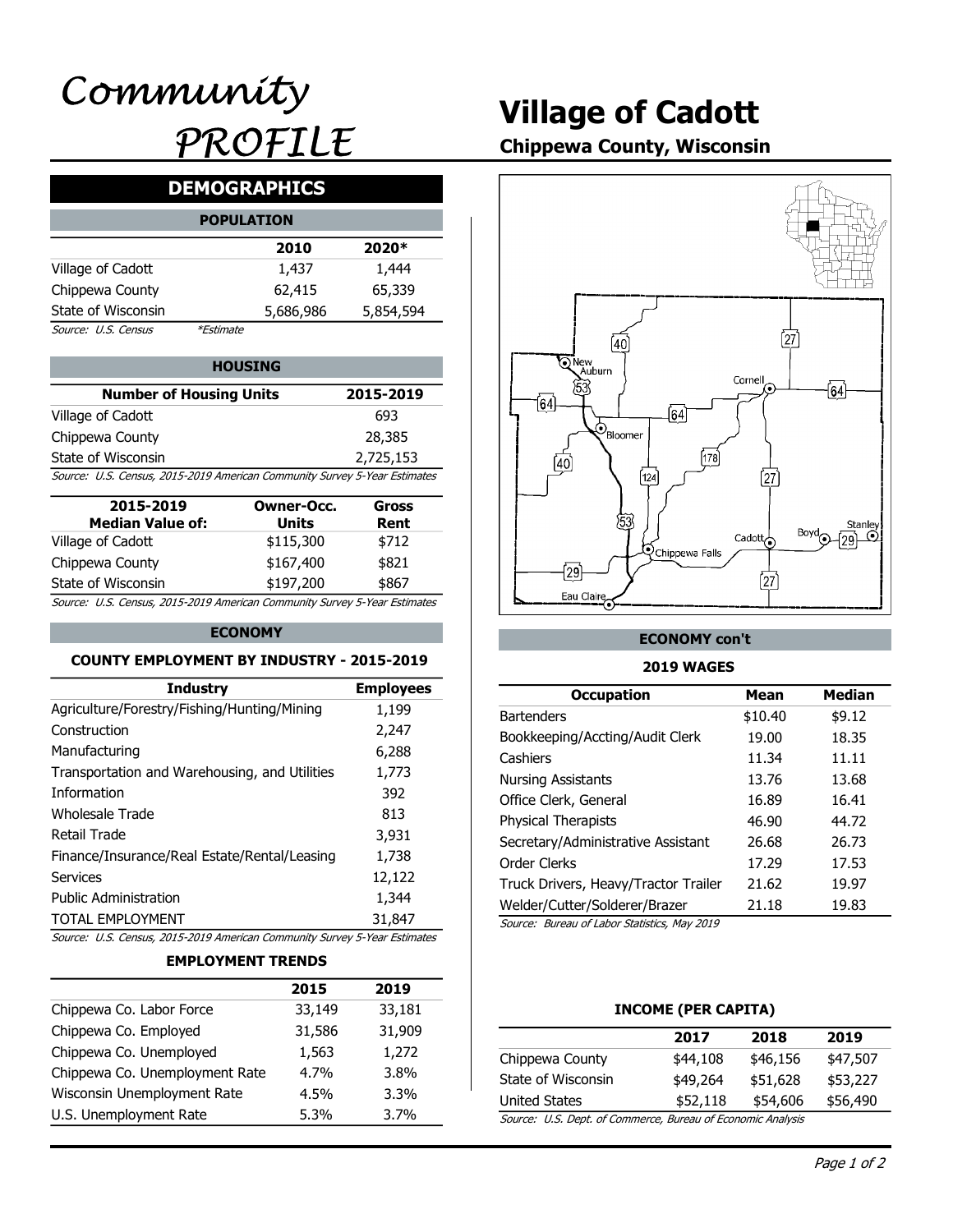#### TRANSPORTATION

#### MAJOR HIGHWAYS

|                     |             | <b>Distance to</b> | Real ar          |
|---------------------|-------------|--------------------|------------------|
| <b>Highway Type</b> | <b>Name</b> | <b>Nearest</b>     |                  |
| State Highways      | 27, 29      | 0 miles            | <b>County Ta</b> |
| U.S. Highways       | 53          | 14 miles           | Sales T          |
| Interstate Highways | T-94        | 30 miles           | <b>State Tax</b> |

#### RAIL SERVICE

**Provider(s)** Canadian National

### Local Air Service

| Nearest Local Airport Cornell Airpark |         |                 |
|---------------------------------------|---------|-----------------|
| Airport Classification                | Private |                 |
| Miles to Airport                      | 16      | <b>Vocation</b> |
| Scheduled Air Service                 |         | Neare           |
|                                       |         | نادمم ا         |

| .                             |                              |                                  |                                                |
|-------------------------------|------------------------------|----------------------------------|------------------------------------------------|
|                               | <b>AIR SERVICE</b>           | Capital Gains Tax                | 30-60% exempt                                  |
| <b>Local Air Service</b>      |                              |                                  | <b>INSTITUTIONS</b>                            |
| Nearest Local Airport         | Cornell Airpark              |                                  |                                                |
| <b>Airport Classification</b> | Private                      |                                  | <b>EDUCATION</b>                               |
| Miles to Airport              | 16                           | <b>Vocational/Technical</b>      |                                                |
| <b>Scheduled Air Service</b>  |                              | Nearest VoTech                   | <b>CVTC</b>                                    |
| Nearest Airport               | Chippewa Valley Reg. Airport | Location of VoTech               | Chippewa Falls                                 |
| Miles to Airport              | 25                           | Miles to VoTech                  | 16                                             |
| Airline Service(s)            | United                       | <b>University</b>                |                                                |
|                               |                              | <b>Nearest University</b>        | <b>UW-Eau Claire</b>                           |
|                               | <b>UTILITIES</b>             | Miles to University              | 26                                             |
| <b>Electric Provider</b>      | Municipal                    |                                  | <b>HEALTH CARE</b>                             |
| <b>Natural Gas Provider</b>   | Wisconsin Gas Co.            | <b>Hospital</b>                  |                                                |
| <b>Telephone Provider</b>     | CenturyLink                  | Nearest Hospital                 | Chippewa Falls                                 |
| <b>Fiber Optics</b>           | <b>Yes</b>                   | Miles to Hospital                | 16                                             |
| <b>Water Provider</b>         | Municipal                    |                                  |                                                |
| Number of Wells               | 3                            |                                  | <b>CONTACTS</b>                                |
| <b>Total Well Capacity</b>    | 1,195,000 YPD                | <b>LOCAL CONTACT</b>             | <b>COUNTY CONTACT</b>                          |
| Equipment Type                | Electric                     |                                  |                                                |
| Fluoridated                   | No                           | Sandra Buetow, Clerk             | Charlie Walker, Director                       |
| <b>Total Elevated Storage</b> | 250,000 gallons              | Village of Cadott                | Chippewa County EDC                            |
| <b>Waste Water Provider</b>   | Municipal                    | PO Box 40                        | 770 Technology Way<br>Chippewa Falls, WI 54729 |
| Monthly Design Flow           | 330,000 GPD                  | Cadott, WI 54727<br>715-289-4282 | 715-723-7150                                   |
| Monthly Average Daily Flow    | 153,000 GPD                  |                                  |                                                |
| Year Facility Constructed     | 1983                         |                                  | <b>REGIONAL CONTACT</b>                        |
|                               |                              |                                  |                                                |

# REAL ESTATE AND TAXATION

| <b>REAL ESTATE EQUALIZED VALUES*</b> | Eau Claire, WI 54703-3606  |
|--------------------------------------|----------------------------|
|                                      | 71502010<br><b>Dhama</b> : |

|                    | 2018    | 2019                | 2020      | Priorie: 715<br>Fax: 715-8 |
|--------------------|---------|---------------------|-----------|----------------------------|
| Village of Cadott  | \$82    | \$87                | \$91      | EMail: wcwrpc              |
| Chippewa County    | \$5,472 | \$5.935             | \$6,380   | Internet: http://w         |
| State of Wisconsin |         | \$540,155 \$571,083 | \$603,039 |                            |

 $*$  NOTE: Equalized values for communities expressed in millions of dollars; Chippewa Falls/Eau Claire/Hudson/ Menomonie/River Falls/County/State in billions of dollars.

#### TAXATION-2019

# **EXECUTE TAXATION-2019**<br> **EXECUTE TRANSPORTATION**<br> **EXECUTE TRANSPORTATION**<br> **EXECUTE TRANSPORTATION**<br> **EXECUTE TRANSPORTATION**<br> **EXECUTE TRANSPORTATION**<br> **EXECUTE TRANSPORTATION**<br> **EXECUTE TRANSPORTATION**<br> **EXECUTE TRANSP Distance to** The Real and Personal Property Full Value 587,427,300 Nearest <u>new County Taxes</u><br>
<u>O miles</u>  $14 \text{ miles}$   $\sqrt{3}$  are  $\sqrt{3}$  and  $\sqrt{3}$  miles 30 miles State Taxes TRANSPORTATION<br>
MAJOR HIGHWAYS<br>
MAJOR HIGHWAYS<br>
Mame<br>
Lighway Type<br>
Mame<br>
Lighways<br>
The Highways<br>
Sales Tax<br>
Highways<br>
Sales Tax<br>
Highways<br>
Sales Tax<br>
Highways<br>
Sales Tax<br>
Sales Tax<br>
Sales Tax<br>
Sales Tax<br>
Sales Tax<br>
Sales Local Property Taxes Machinery, Equip and Inventory Tax Exempt Effective Full Value Rate (per \$1,000) \$21.35 Personal Income Tax 4 - 7.65% Sales Tax **b**  $0.5\%$ Capital Gains Tax 30-60% exempt Corporate Income Tax 7.9% Sales Tax 5.0%

## INSTITUTIONS

|                           | <b>EDUCATION</b> |  |
|---------------------------|------------------|--|
| Vocational/Technical      |                  |  |
| Nearest VoTech            | CVTC             |  |
| Location of VoTech        | Chippewa Falls   |  |
| Miles to VoTech           | 16               |  |
| <b>University</b>         |                  |  |
| <b>Nearest University</b> | UW-Eau Claire    |  |
| Miles to University       | 26               |  |

#### HEALTH CARE

#### Hospital

# **CONTACTS**

**LOCAL CONTACT** LOCAL CONTACT COUNTY CONTACT

Sandra Buetow, Clerk Charlie Walker, Director 715-289-4282 715-723-7150 PO Box 40 770 Technology Way Cadott, WI 54727 Chippewa Falls, WI 54729 Chippewa County EDC

### REGIONAL CONTACT

### WEST CENTRAL WISCONSIN REGIONAL PLANNING COMMISSION

\$6,380 Internet: http://www.wcwrpc.org \$91 EMail: wcwrpc@wcwrpc.org 2020 Fax: 715-836-2886 800 Wisconsin Street, Mail Box 9 Phone: 715-836-2918

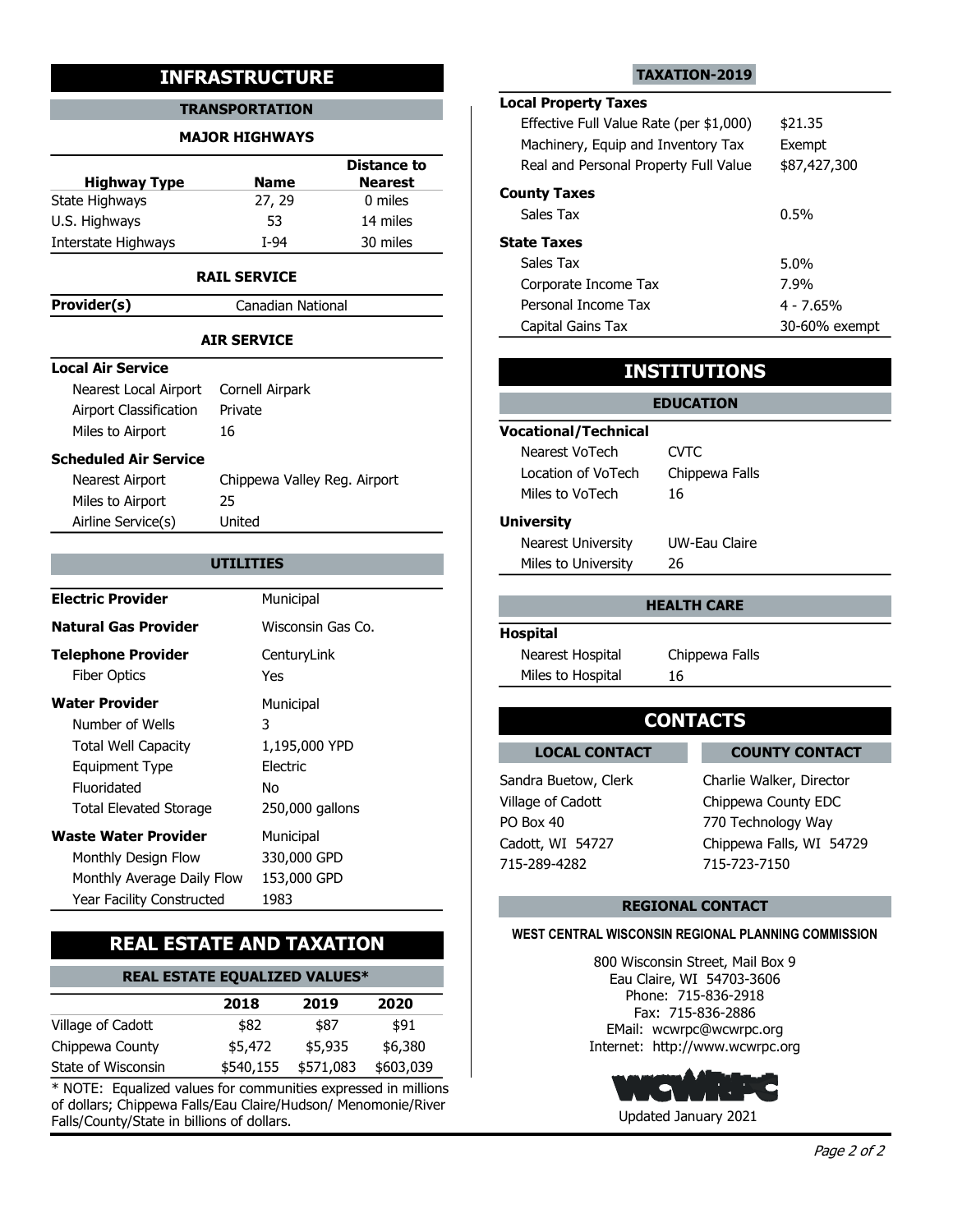# City of Chippewa Falls

Chippewa County, Wisconsin

# DEMOGRAPHICS

|                        | <b>POPULATION</b> |           |           |  |
|------------------------|-------------------|-----------|-----------|--|
|                        |                   | 2010      | 2020*     |  |
| City of Chippewa Falls |                   | 13,661    | 14,405    |  |
| Chippewa County        |                   | 62,415    | 65,339    |  |
| State of Wisconsin     |                   | 5,686,986 | 5,854,594 |  |
| Source: U.S. Census    | <i>*Estimate</i>  |           |           |  |

| <b>Number of Housing Units</b>                                            | 2015-2019 | 53<br>161 |
|---------------------------------------------------------------------------|-----------|-----------|
| City of Chippewa Falls                                                    | 6,437     |           |
| Chippewa County                                                           | 28,385    | 'Bloomer  |
| State of Wisconsin                                                        | 2,725,153 |           |
| Source: U.S. Census, 2015-2019 American Community Survey 5-Year Estimates |           |           |

| 2015-2019                                                                 | Owner-Occ.   | Gross |  |
|---------------------------------------------------------------------------|--------------|-------|--|
| <b>Median Value of:</b>                                                   | <b>Units</b> | Rent  |  |
| City of Chippewa Falls                                                    | \$135,100    | \$818 |  |
| Chippewa County                                                           | \$167,400    | \$821 |  |
| State of Wisconsin                                                        | \$197,200    | \$867 |  |
| Source: U.S. Census, 2015-2019 American Community Survey 5-Year Estimates |              |       |  |

#### ECONOMY

#### COUNTY EMPLOYMENT BY INDUSTRY - 2015-2019

| Chinnows Co. Lahor Force                                                  | 22 140                   | 22 181           | INCOME (DED CADITA)                          |                     |                 |
|---------------------------------------------------------------------------|--------------------------|------------------|----------------------------------------------|---------------------|-----------------|
|                                                                           | 2015                     | 2019             |                                              |                     |                 |
|                                                                           | <b>EMPLOYMENT TRENDS</b> |                  |                                              |                     |                 |
| Source: U.S. Census, 2015-2019 American Community Survey 5-Year Estimates |                          |                  |                                              |                     |                 |
| <b>TOTAL EMPLOYMENT</b>                                                   |                          | 31,847           | Source: Bureau of Labor Statistics, May 2019 |                     |                 |
| <b>Public Administration</b>                                              |                          | 1,344            | Welder/Cutter/Solderer/Brazer                | 21.18               | 19.83           |
| <b>Services</b>                                                           |                          | 12,122           | Truck Drivers, Heavy/Tractor Trailer         | 21.62               | 19.97           |
| Finance/Insurance/Real Estate/Rental/Leasing                              |                          | 1,738            | Order Clerks                                 | 17.29               | 17.53           |
| <b>Retail Trade</b>                                                       |                          | 3,931            | Secretary/Administrative Assistant           | 26.68               | 26.73           |
| <b>Wholesale Trade</b>                                                    |                          | 813              | Physical Therapists                          | 46.90               | 44.72           |
| Information                                                               |                          | 392              | Office Clerk, General                        | 16.89               | 16.41           |
| Transportation and Warehousing, and Utilities                             |                          | 1,773            | <b>Nursing Assistants</b>                    | 13.76               | 13.68           |
| Manufacturing                                                             |                          | 6,288            | Cashiers                                     | 11.34               | 11.11           |
| Construction                                                              |                          | 2,247            | Bookkeeping/Accting/Audit Clerk              | 19.00               | 18.35           |
| Agriculture/Forestry/Fishing/Hunting/Mining                               |                          | 1,199            | <b>Bartenders</b>                            | \$10.40             | \$9.12          |
| <b>Industry</b>                                                           |                          | <b>Employees</b> | <b>Occupation</b>                            | <b>Mean</b>         | <b>Median</b>   |
| <b>COUNTY EMPLOYMENT BY INDUSTRY - 2015-2019</b>                          |                          |                  | <b>2019 WAGES</b>                            |                     |                 |
|                                                                           | <b>ECONOMY</b>           |                  | <b>ECONOMY con't</b>                         |                     |                 |
| Source: U.S. Census, 2015-2019 American Community Survey 5-Year Estimates |                          |                  |                                              |                     |                 |
| State of Wisconsin                                                        | \$197,200                | \$867            | Eau Claire                                   | [27                 |                 |
| Chippewa County                                                           | \$167,400                | \$821            | $\sqrt{29}$                                  |                     |                 |
| City of Chippewa Falls                                                    | \$135,100                | \$818            | <b>Q</b> Chippewa Falls                      | Cadott <sub>o</sub> |                 |
| <b>Median Value of:</b>                                                   | <b>Units</b>             | Rent             | 53                                           |                     | Stanley<br>Bovd |
| 2015-2019                                                                 | <b>Owner-Occ.</b>        | <b>Gross</b>     |                                              |                     |                 |
| Source: U.S. Census, 2015-2019 American Community Survey 5-Year Estimates |                          |                  | [124]                                        | 27)                 |                 |
| State of Wisconsin                                                        |                          | 2,725,153        | 178<br>$\overline{40}$                       |                     |                 |
| Chippewa County                                                           |                          | בטוגרים          |                                              |                     |                 |

#### EMPLOYMENT TRENDS

|                                | 2015    | 2019    |                                              |                       |
|--------------------------------|---------|---------|----------------------------------------------|-----------------------|
| Chippewa Co. Labor Force       | 33,149  | 33,181  |                                              | <b>INCOME (PER C.</b> |
| Chippewa Co. Employed          | 31,586  | 31,909  |                                              | 2017                  |
| Chippewa Co. Unemployed        | 1,563   | 1,272   | Chippewa County                              | \$44,108              |
| Chippewa Co. Unemployment Rate | $4.7\%$ | 3.8%    | State of Wisconsin                           | \$49,264              |
| Wisconsin Unemployment Rate    | $4.5\%$ | $3.3\%$ | <b>United States</b>                         | \$52,118              |
| U.S. Unemployment Rate         | $5.3\%$ | 3.7%    | Source: U.S. Dept. of Commerce, Bureau of Ed |                       |



#### ECONOMY con't

#### 2019 WAGES

| r-Occ.<br>its<br>,100<br>,400<br>,200 | 28,385<br>2,725,153<br>unity Survey 5-Year Estimates<br><b>Gross</b><br>Rent<br>\$818<br>\$821<br>\$867<br>unity Survey 5-Year Estimates | $\mathcal{O}_{\text{Bloomer}}$<br>(40)<br>[124]<br>53<br><b>Q</b> Chippewa Falls<br>$\overline{29}$<br>Eau Claire | [178]    | [27]<br>Boyd<br>Cadott $\overline{\bigodot}$<br>$\int$ 27 $\int$ | Stanley<br>$\odot$<br>(٥٥ |
|---------------------------------------|------------------------------------------------------------------------------------------------------------------------------------------|-------------------------------------------------------------------------------------------------------------------|----------|------------------------------------------------------------------|---------------------------|
|                                       | <b>ISTRY - 2015-2019</b>                                                                                                                 | <b>ECONOMY con't</b><br><b>2019 WAGES</b>                                                                         |          |                                                                  |                           |
|                                       | <b>Employees</b>                                                                                                                         | <b>Occupation</b>                                                                                                 |          | <b>Mean</b>                                                      | <b>Median</b>             |
| ning                                  | 1,199                                                                                                                                    | <b>Bartenders</b>                                                                                                 |          | \$10.40                                                          | \$9.12                    |
|                                       | 2,247                                                                                                                                    | Bookkeeping/Accting/Audit Clerk                                                                                   |          | 19.00                                                            | 18.35                     |
|                                       | 6,288                                                                                                                                    | Cashiers                                                                                                          |          | 11.34                                                            | 11.11                     |
| <b>Itilities</b>                      | 1,773                                                                                                                                    | <b>Nursing Assistants</b>                                                                                         |          | 13.76                                                            | 13.68                     |
|                                       | 392                                                                                                                                      | Office Clerk, General                                                                                             |          | 16.89                                                            | 16.41                     |
|                                       | 813                                                                                                                                      | <b>Physical Therapists</b>                                                                                        |          | 46.90                                                            | 44.72                     |
|                                       | 3,931                                                                                                                                    | Secretary/Administrative Assistant                                                                                |          | 26.68                                                            | 26.73                     |
| easing                                | 1,738                                                                                                                                    | Order Clerks                                                                                                      |          | 17.29                                                            | 17.53                     |
|                                       | 12,122                                                                                                                                   | Truck Drivers, Heavy/Tractor Trailer                                                                              |          | 21.62                                                            | 19.97                     |
|                                       | 1,344                                                                                                                                    | Welder/Cutter/Solderer/Brazer                                                                                     |          | 21.18                                                            | 19.83                     |
|                                       | 31,847                                                                                                                                   | Source: Bureau of Labor Statistics, May 2019                                                                      |          |                                                                  |                           |
|                                       | unity Survey 5-Year Estimates                                                                                                            |                                                                                                                   |          |                                                                  |                           |
| <b>NDS</b>                            |                                                                                                                                          |                                                                                                                   |          |                                                                  |                           |
| 2015                                  | 2019                                                                                                                                     |                                                                                                                   |          |                                                                  |                           |
| 33,149                                | 33,181                                                                                                                                   | <b>INCOME (PER CAPITA)</b>                                                                                        |          |                                                                  |                           |
| 31,586                                | 31,909                                                                                                                                   | 2017                                                                                                              |          | 2018                                                             | 2019                      |
| 1,563                                 | 1,272                                                                                                                                    | Chippewa County                                                                                                   | \$44,108 | \$46,156                                                         | \$47,507                  |
| 4.7%                                  | 3.8%                                                                                                                                     | State of Wisconsin                                                                                                | \$49,264 | \$51,628                                                         | \$53,227                  |
| 4.5%                                  | 3.3%                                                                                                                                     | <b>United States</b>                                                                                              | \$52,118 | \$54,606                                                         | \$56,490                  |
| 5.3%                                  | 3.7%                                                                                                                                     | Source: U.S. Dept. of Commerce, Bureau of Economic Analysis                                                       |          |                                                                  |                           |

#### INCOME (PER CAPITA)

|                                                         | 2017     | 2018     | 2019     |
|---------------------------------------------------------|----------|----------|----------|
| Chippewa County                                         | \$44,108 | \$46,156 | \$47,507 |
| State of Wisconsin                                      | \$49,264 | \$51,628 | \$53,227 |
| United States                                           | \$52,118 | \$54,606 | \$56,490 |
| Course ILC Dont of Commerce Bureau of Esenamis Analysis |          |          |          |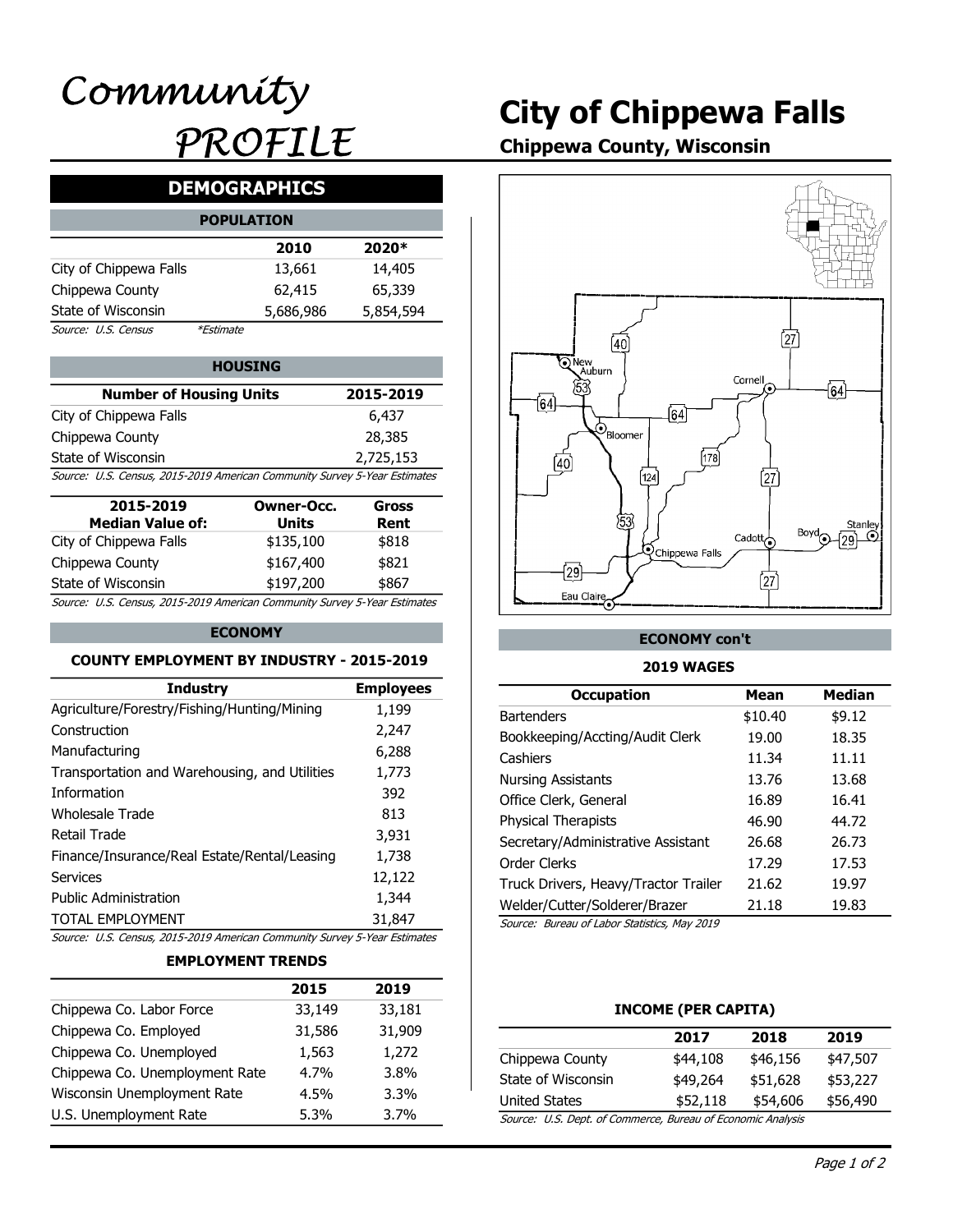#### TRANSPORTATION LOCAL Property Ia

#### MAJOR HIGHWAYS

|                     |              | Real and F     |                    |
|---------------------|--------------|----------------|--------------------|
| <b>Highway Type</b> | <b>Name</b>  | <b>Nearest</b> |                    |
| State Highways      | 29, 124, 178 | 0 miles        | <b>County Taxe</b> |
| U.S. Highways       | 53           | 2 miles        | Sales Tax          |
| Interstate Highways | T-94         | 17 miles       | <b>State Taxes</b> |

#### RAIL SERVICE

**Provider(s)** Canadian National, Union Pacific

#### AIR SERVICE

#### Local Air Service

| Nearest Local Airport  | Chippewa Valley Regional Airport |                      |
|------------------------|----------------------------------|----------------------|
| Airport Classification | <b>Commercial Service</b>        |                      |
| Miles to Airport       |                                  | <b>Vocational/Te</b> |
| Scheduled Air Service  |                                  | Nearest VoTe         |
| Nearest Airport        | Chippewa Valley Reg. Airport     | Location of V        |
|                        |                                  |                      |

| <b>NEGLEST AIL DULL</b> | CHIPPEWA VAILTY REY. All polit |  |
|-------------------------|--------------------------------|--|
| Miles to Airport        |                                |  |
| Airline Service(s)      | United                         |  |
|                         |                                |  |

| .                             | 2010 - 1000 1000 101, OTHOLL I GCILIC |                             |                         |
|-------------------------------|---------------------------------------|-----------------------------|-------------------------|
|                               |                                       | Capital Gains Tax           |                         |
|                               | <b>AIR SERVICE</b>                    |                             |                         |
| <b>Local Air Service</b>      |                                       |                             | <b>INSTITUTIONS</b>     |
| Nearest Local Airport         | Chippewa Valley Regional Airport      |                             | <b>EDUCATION</b>        |
| Airport Classification        | <b>Commercial Service</b>             |                             |                         |
| Miles to Airport<br>8         |                                       | <b>Vocational/Technical</b> |                         |
| <b>Scheduled Air Service</b>  |                                       | Nearest VoTech              | <b>CVTC</b>             |
| Nearest Airport               | Chippewa Valley Reg. Airport          | Location of VoTech          | Chippewa Falls          |
| Miles to Airport<br>8         |                                       | Miles to VoTech             | 0                       |
| Airline Service(s)            | United                                | <b>University</b>           |                         |
|                               |                                       | <b>Nearest University</b>   | <b>UW-Eau Claire</b>    |
|                               | <b>UTILITIES</b>                      | Miles to University         | 11                      |
|                               |                                       |                             |                         |
| <b>Electric Provider</b>      | Chippewa Valley Electric              |                             | <b>HEALTH CARE</b>      |
| <b>Natural Gas Provider</b>   | Northern States Power Co.             | <b>Hospital</b>             |                         |
| <b>Telephone Provider</b>     | <b>AT &amp; T</b>                     | Nearest Hospital            | Chippewa Falls          |
| <b>Fiber Optics</b>           | Yes                                   | Miles to Hospital           | 0                       |
| <b>Water Provider</b>         | Municipal                             |                             |                         |
| Number of Wells               | 9                                     |                             | <b>CONTACTS</b>         |
| <b>Total Well Capacity</b>    | 2,662,512 YPD                         | <b>LOCAL CONTACT</b>        | <b>COUN</b>             |
| <b>Equipment Type</b>         | Electric                              |                             |                         |
| Fluoridated                   | No                                    | Bridget Givens, Clerk       | Charlie Wal             |
| <b>Total Elevated Storage</b> | 2,750,000 gallons                     | City of Chippewa Falls      | Chippewa 0              |
| <b>Waste Water Provider</b>   | Municipal                             | 30 W. Central Street        | 770 Techno              |
| Monthly Design Flow           | 5,610,000 GPD                         | Chippewa Falls, WI 54729    | Chippewa F              |
| Monthly Average Daily Flow    | 2,454,300 GPD                         | 715-726-2719                | 715-723-71              |
| Year Facility Constructed     | 1984                                  |                             |                         |
|                               |                                       |                             | <b>REGIONAL CONTACT</b> |

## REAL ESTATE AND TAXATION

# REAL ESTATE EQUALIZED VALUES\*

|                        | 2018    | 2019                | 2020      | Phone: 715<br>Fax: 715-8 |
|------------------------|---------|---------------------|-----------|--------------------------|
| City of Chippewa Falls | \$962   | \$1,056             | \$1,167   | EMail: wcwrpc            |
| Chippewa County        | \$5,472 | \$5,935             | \$6.380   | Internet: http://w       |
| State of Wisconsin     |         | \$540,155 \$571,083 | \$603,039 |                          |

\* NOTE: Equalized values for communities expressed in millions of dollars; Chippewa Falls/Eau Claire/Hudson/ Menomonie/River Falls/County/State in billions of dollars.

#### TAXATION-2019

# Local Property Taxes

|                                                | <b>INFRASTRUCTURE</b>                                              |                                                 |                                                                        | <b>TAXATION-2019</b>                                                        |                   |
|------------------------------------------------|--------------------------------------------------------------------|-------------------------------------------------|------------------------------------------------------------------------|-----------------------------------------------------------------------------|-------------------|
| <b>TRANSPORTATION</b><br><b>MAJOR HIGHWAYS</b> |                                                                    |                                                 | <b>Local Property Taxes</b><br>Effective Full Value Rate (per \$1,000) |                                                                             | \$19.47<br>Exempt |
| <b>Highway Type</b><br>te Highways             | <b>Name</b><br>29, 124, 178                                        | <b>Distance to</b><br><b>Nearest</b><br>0 miles | <b>County Taxes</b><br>Sales Tax                                       | Machinery, Equip and Inventory Tax<br>Real and Personal Property Full Value |                   |
| . Highways                                     | 53                                                                 | 2 miles                                         |                                                                        |                                                                             | 0.5%              |
| erstate Highways                               | $I-94$                                                             | 17 miles                                        | <b>State Taxes</b>                                                     |                                                                             |                   |
|                                                | <b>RAIL SERVICE</b>                                                |                                                 | Sales Tax<br>Corporate Income Tax                                      |                                                                             | 5.0%<br>7.9%      |
| wider(s)                                       | Canadian National, Union Pacific                                   |                                                 | Personal Income Tax                                                    |                                                                             | $4 - 7.65%$       |
|                                                | <b>AIR SERVICE</b>                                                 |                                                 | Capital Gains Tax                                                      |                                                                             | 30-60% exempt     |
| al Air Service<br>Nearest Local Airport        |                                                                    |                                                 |                                                                        | <b>INSTITUTIONS</b>                                                         |                   |
| Airport Classification<br>Miles to Airport     | Chippewa Valley Regional Airport<br><b>Commercial Service</b><br>8 |                                                 | <b>Vocational/Technical</b>                                            | <b>EDUCATION</b>                                                            |                   |
| eduled Air Service<br>Nearest Airport          | Chippewa Valley Reg. Airport                                       |                                                 | Nearest VoTech<br>Location of VoTech<br>Miles to VoTech                | <b>CVTC</b><br>Chippewa Falls<br>0                                          |                   |
| Miles to Airport<br>Airline Service(s)         | 8<br>United                                                        |                                                 | <b>University</b>                                                      |                                                                             |                   |
|                                                | <b>UTILITIES</b>                                                   |                                                 | Nearest University<br>Miles to University                              | UW-Eau Claire<br>11                                                         |                   |
| ctric Provider                                 |                                                                    | Chippewa Valley Electric                        |                                                                        | <b>HEALTH CARE</b>                                                          |                   |

### INSTITUTIONS

### **UTILITIES Example 12 Miles to University 11 Miles 11** EDUCATION Vocational/Technical Location of VoTech Chippewa Falls Nearest VoTech CVTC Miles to VoTech 0 **University** Nearest University UW-Eau Claire

#### HEALTH CARE

#### Hospital

| Nearest Hospital  | Chippewa Falls |
|-------------------|----------------|
| Miles to Hospital |                |

# **CONTACTS**

#### LOCAL CONTACT LOCAL CONTACT COUNTY CONTACT

Bridget Givens, Clerk Charlie Walker, Director City of Chippewa Falls Chippewa County EDC 30 W. Central Street Chippewa Falls, WI 54729 Chippewa Falls, WI 54729 Chippewa Falls, WI 54729<br>715-726-2719

715-726-2719 715-723-7150 770 Technology Way

#### REGIONAL CONTACT

#### WEST CENTRAL WISCONSIN REGIONAL PLANNING COMMISSION

\$6,380 Internet: http://www.wcwrpc.org \$1,167 EMail: wcwrpc@wcwrpc.org 2020 Fax: 715-836-2886 800 Wisconsin Street, Mail Box 9 Eau Claire, WI 54703-3606 Phone: 715-836-2918

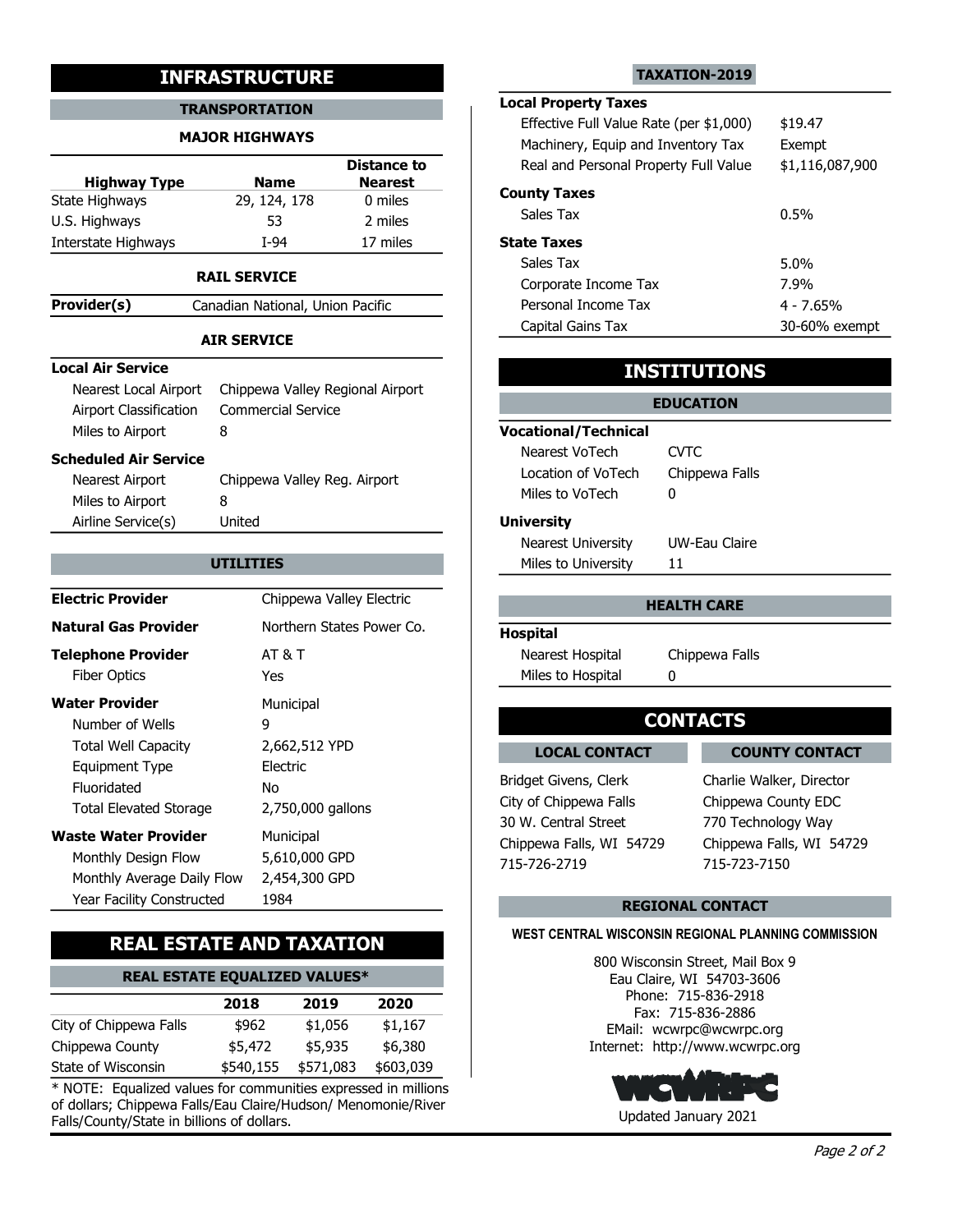# City of Cornell

# Chippewa County, Wisconsin

# DEMOGRAPHICS

|                     | <b>POPULATION</b> |           |           |
|---------------------|-------------------|-----------|-----------|
|                     |                   | 2010      | 2020*     |
| City of Cornell     |                   | 1,467     | 1,462     |
| Chippewa County     |                   | 62,415    | 65,339    |
| State of Wisconsin  |                   | 5,686,986 | 5,854,594 |
| Source: U.S. Census | <i>*Estimate</i>  |           |           |

| <b>HOUSING</b>                                                            |           | ⊶าNew<br>Auburn |  |
|---------------------------------------------------------------------------|-----------|-----------------|--|
| <b>Number of Housing Units</b>                                            | 2015-2019 | 53              |  |
| City of Cornell                                                           | 770       |                 |  |
| Chippewa County                                                           | 28,385    | 'Bloomer        |  |
| State of Wisconsin                                                        | 2,725,153 |                 |  |
| Source: U.S. Census, 2015-2019 American Community Survey 5-Year Estimates |           | 124             |  |

| 2015-2019<br><b>Median Value of:</b>                                      | Owner-Occ.<br>Units | Gross<br>Rent |
|---------------------------------------------------------------------------|---------------------|---------------|
| City of Cornell                                                           | \$97,100            | \$599         |
| Chippewa County                                                           | \$167,400           | \$821         |
| State of Wisconsin                                                        | \$197,200           | \$867         |
| Source: U.S. Census, 2015-2019 American Community Survey 5-Year Estimates |                     |               |

#### ECONOMY

#### COUNTY EMPLOYMENT BY INDUSTRY - 2015-2019

|                                                                           | 2015              | 2019             |                                              |                     |                 |
|---------------------------------------------------------------------------|-------------------|------------------|----------------------------------------------|---------------------|-----------------|
| <b>EMPLOYMENT TRENDS</b>                                                  |                   |                  |                                              |                     |                 |
| Source: U.S. Census, 2015-2019 American Community Survey 5-Year Estimates |                   |                  |                                              |                     |                 |
| <b>TOTAL EMPLOYMENT</b>                                                   |                   | 31,847           | Source: Bureau of Labor Statistics, May 2019 |                     |                 |
| <b>Public Administration</b>                                              |                   | 1,344            | Welder/Cutter/Solderer/Brazer                | 21.18               | 19.83           |
| <b>Services</b>                                                           |                   | 12,122           | Truck Drivers, Heavy/Tractor Trailer         | 21.62               | 19.97           |
| Finance/Insurance/Real Estate/Rental/Leasing                              |                   | 1,738            | Order Clerks                                 | 17.29               | 17.53           |
| <b>Retail Trade</b>                                                       |                   | 3,931            | Secretary/Administrative Assistant           | 26.68               | 26.73           |
| <b>Wholesale Trade</b>                                                    |                   | 813              | Physical Therapists                          | 46.90               | 44.72           |
| Information                                                               |                   | 392              | Office Clerk, General                        | 16.89               | 16.41           |
| Transportation and Warehousing, and Utilities                             |                   | 1,773            | <b>Nursing Assistants</b>                    | 13.76               | 13.68           |
| Manufacturing                                                             |                   | 6,288            | Cashiers                                     | 11.34               | 11.11           |
| Construction                                                              |                   | 2,247            | Bookkeeping/Accting/Audit Clerk              | 19.00               | 18.35           |
| Agriculture/Forestry/Fishing/Hunting/Mining                               |                   | 1,199            | <b>Bartenders</b>                            | \$10.40             | \$9.12          |
| <b>Industry</b>                                                           |                   | <b>Employees</b> | <b>Occupation</b>                            | <b>Mean</b>         | <b>Median</b>   |
| <b>COUNTY EMPLOYMENT BY INDUSTRY - 2015-2019</b>                          |                   |                  | <b>2019 WAGES</b>                            |                     |                 |
|                                                                           | <b>ECONOMY</b>    |                  | <b>ECONOMY con't</b>                         |                     |                 |
| Source: U.S. Census, 2015-2019 American Community Survey 5-Year Estimates |                   |                  |                                              |                     |                 |
| State of Wisconsin                                                        | \$197,200         | \$867            | Eau Claire                                   | [27                 |                 |
| Chippewa County                                                           | \$167,400         | \$821            | $\sqrt{29}$                                  |                     |                 |
| City of Cornell                                                           | \$97,100          | \$599            | <b>Q</b> Chippewa Falls                      | Cadott <sub>o</sub> |                 |
| <b>Median Value of:</b>                                                   | <b>Units</b>      | Rent             | 53                                           |                     | Stanley<br>Bovd |
| 2015-2019                                                                 | <b>Owner-Occ.</b> | <b>Gross</b>     |                                              |                     |                 |
| Source: U.S. Census, 2015-2019 American Community Survey 5-Year Estimates |                   |                  | $\overline{40}$<br>[124]                     | 27)                 |                 |
| State of Wisconsin                                                        |                   | 2,725,153        | 178                                          |                     |                 |

#### EMPLOYMENT TRENDS

|                                | 2015    | 2019    |                                              |                       |
|--------------------------------|---------|---------|----------------------------------------------|-----------------------|
| Chippewa Co. Labor Force       | 33,149  | 33,181  |                                              | <b>INCOME (PER C.</b> |
| Chippewa Co. Employed          | 31,586  | 31,909  |                                              | 2017                  |
| Chippewa Co. Unemployed        | 1,563   | 1,272   | Chippewa County                              | \$44,108              |
| Chippewa Co. Unemployment Rate | $4.7\%$ | 3.8%    | State of Wisconsin                           | \$49,264              |
| Wisconsin Unemployment Rate    | $4.5\%$ | $3.3\%$ | <b>United States</b>                         | \$52,118              |
| U.S. Unemployment Rate         | $5.3\%$ | 3.7%    | Source: U.S. Dept. of Commerce, Bureau of Ed |                       |
|                                |         |         |                                              |                       |



#### ECONOMY con't

#### 2019 WAGES

| r-Occ.<br>its<br>,100<br>,400<br>,200 | 28,385<br>2,725,153<br>unity Survey 5-Year Estimates<br><b>Gross</b><br>Rent<br>\$599<br>\$821<br>\$867<br>unity Survey 5-Year Estimates | $\mathcal{O}_{\text{Bloomer}}$<br>(40)<br>[124]<br>53<br><b>Q</b> Chippewa Falls<br>$\overline{29}$<br>Eau Claire | [178]    | [27]<br>Boyd<br>Cadott <sub>o</sub><br>$\int$ 27 $\int$ | Stanley<br>$\odot$<br>(٥٥ |
|---------------------------------------|------------------------------------------------------------------------------------------------------------------------------------------|-------------------------------------------------------------------------------------------------------------------|----------|---------------------------------------------------------|---------------------------|
|                                       | <b>ISTRY - 2015-2019</b>                                                                                                                 | <b>ECONOMY con't</b><br><b>2019 WAGES</b>                                                                         |          |                                                         |                           |
|                                       | <b>Employees</b>                                                                                                                         | <b>Occupation</b>                                                                                                 |          | <b>Mean</b>                                             | <b>Median</b>             |
| ning                                  | 1,199                                                                                                                                    | <b>Bartenders</b>                                                                                                 |          | \$10.40                                                 | \$9.12                    |
|                                       | 2,247                                                                                                                                    | Bookkeeping/Accting/Audit Clerk                                                                                   |          | 19.00                                                   | 18.35                     |
|                                       | 6,288                                                                                                                                    | Cashiers                                                                                                          |          | 11.34                                                   | 11.11                     |
| <b>Itilities</b>                      | 1,773                                                                                                                                    | <b>Nursing Assistants</b>                                                                                         |          | 13.76                                                   | 13.68                     |
|                                       | 392                                                                                                                                      | Office Clerk, General                                                                                             |          | 16.89                                                   | 16.41                     |
|                                       | 813                                                                                                                                      | <b>Physical Therapists</b>                                                                                        |          | 46.90                                                   | 44.72                     |
|                                       | 3,931                                                                                                                                    | Secretary/Administrative Assistant                                                                                |          | 26.68                                                   | 26.73                     |
| easing                                | 1,738                                                                                                                                    | Order Clerks                                                                                                      |          | 17.29                                                   | 17.53                     |
|                                       | 12,122                                                                                                                                   | Truck Drivers, Heavy/Tractor Trailer                                                                              |          | 21.62                                                   | 19.97                     |
|                                       | 1,344                                                                                                                                    | Welder/Cutter/Solderer/Brazer                                                                                     |          | 21.18                                                   | 19.83                     |
|                                       | 31,847                                                                                                                                   | Source: Bureau of Labor Statistics, May 2019                                                                      |          |                                                         |                           |
|                                       | unity Survey 5-Year Estimates                                                                                                            |                                                                                                                   |          |                                                         |                           |
| <b>NDS</b>                            |                                                                                                                                          |                                                                                                                   |          |                                                         |                           |
| 2015                                  | 2019                                                                                                                                     |                                                                                                                   |          |                                                         |                           |
| 33,149                                | 33,181                                                                                                                                   | <b>INCOME (PER CAPITA)</b>                                                                                        |          |                                                         |                           |
| 31,586                                | 31,909                                                                                                                                   | 2017                                                                                                              |          | 2018                                                    | 2019                      |
| 1,563                                 | 1,272                                                                                                                                    | Chippewa County                                                                                                   | \$44,108 | \$46,156                                                | \$47,507                  |
| 4.7%                                  | 3.8%                                                                                                                                     | State of Wisconsin                                                                                                | \$49,264 | \$51,628                                                | \$53,227                  |
| 4.5%                                  | 3.3%                                                                                                                                     | <b>United States</b>                                                                                              | \$52,118 | \$54,606                                                | \$56,490                  |
| 5.3%                                  | 3.7%                                                                                                                                     | Source: U.S. Dept. of Commerce, Bureau of Economic Analysis                                                       |          |                                                         |                           |

#### INCOME (PER CAPITA)

|                                                         | 2017     | 2018     | 2019     |
|---------------------------------------------------------|----------|----------|----------|
| Chippewa County                                         | \$44,108 | \$46,156 | \$47,507 |
| State of Wisconsin                                      | \$49,264 | \$51,628 | \$53,227 |
| United States                                           | \$52,118 | \$54,606 | \$56,490 |
| Course ILC Dont of Commerce Bureau of Esenamis Analysis |          |          |          |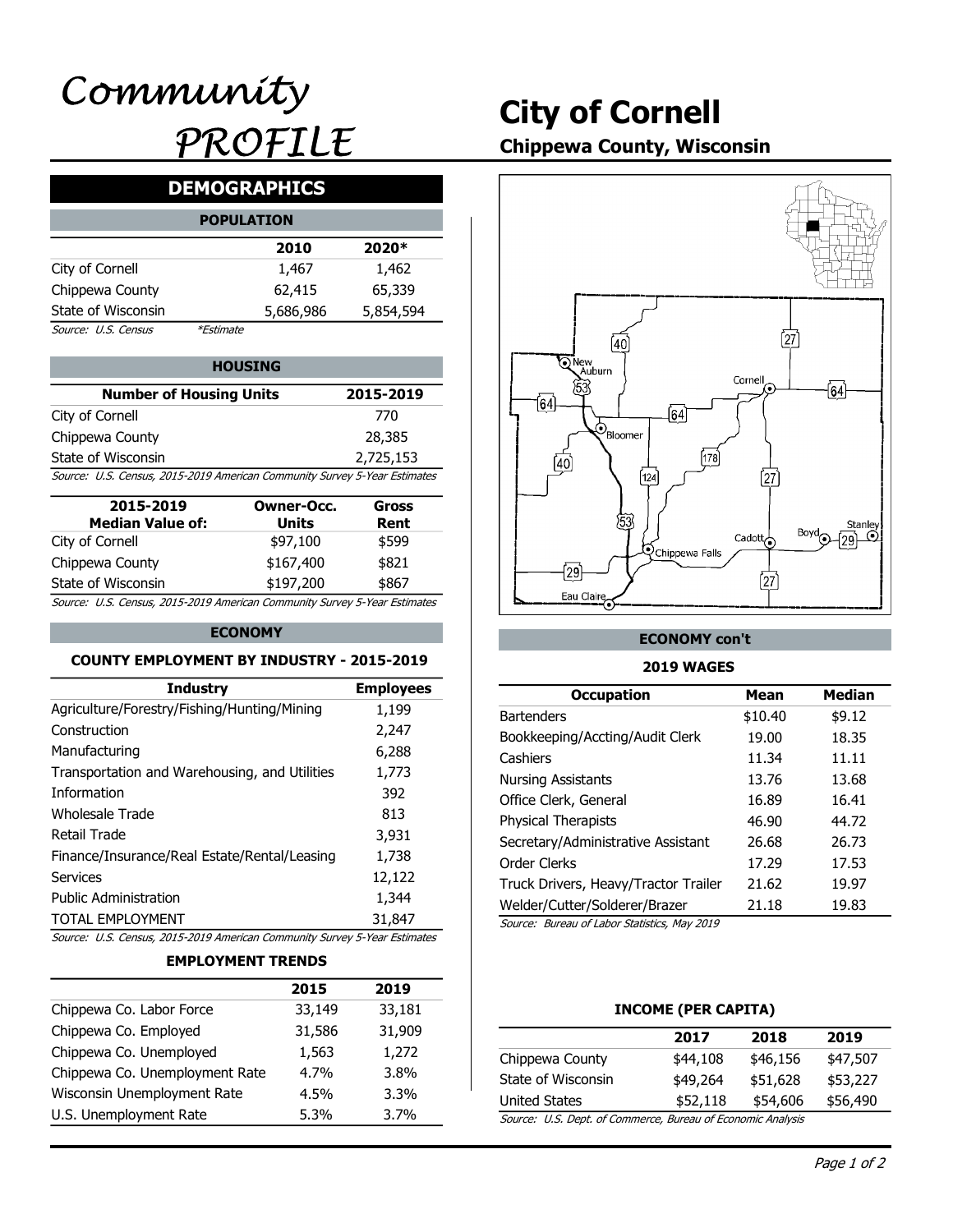#### TRANSPORTATION

#### MAJOR HIGHWAYS

|                     | <b>INFRASTRUCTURE</b> |                    | TAXATION-2019                                                               |
|---------------------|-----------------------|--------------------|-----------------------------------------------------------------------------|
|                     | <b>TRANSPORTATION</b> |                    | <b>Local Property Taxes</b>                                                 |
|                     | <b>MAJOR HIGHWAYS</b> |                    | Effective Full Value Rate (per \$1,000)                                     |
|                     |                       | <b>Distance to</b> | Machinery, Equip and Inventory Tax<br>Real and Personal Property Full Value |
| <b>Highway Type</b> | <b>Name</b>           | <b>Nearest</b>     |                                                                             |
| State Highways      | 27, 64, 178           | 0 miles            | <b>County Taxes</b>                                                         |
| U.S. Highways       | 53                    | 20 miles           | Sales Tax                                                                   |
| Interstate Highways | $I-94$                | 45 miles           | <b>State Taxes</b>                                                          |
|                     | .                     |                    | Sales Tax                                                                   |

#### RAIL SERVICE

Provider(s) None

#### AIR SERVICE

#### Local Air Service

| Nearest Local Airport Cornell Airpark |                              |                 |
|---------------------------------------|------------------------------|-----------------|
| Airport Classification                | Private                      |                 |
| Miles to Airport                      |                              | <b>Vocation</b> |
| Scheduled Air Service                 |                              | Neare           |
| Nearest Airport                       | Chippewa Valley Reg. Airport | Locati          |

| <b>INCALCOL AIL DULL</b> | CHIPPEWA VAIIEY REG. All polit |  |
|--------------------------|--------------------------------|--|
| Miles to Airport         | 45                             |  |
| Airline Service(s)       | United                         |  |

| $\cdots$                                                                                                                    |                                         |                                                                             |                            |                                                                       |  |
|-----------------------------------------------------------------------------------------------------------------------------|-----------------------------------------|-----------------------------------------------------------------------------|----------------------------|-----------------------------------------------------------------------|--|
|                                                                                                                             | <b>AIR SERVICE</b>                      | Capital Gains Tax                                                           |                            |                                                                       |  |
| <b>Local Air Service</b>                                                                                                    |                                         |                                                                             | <b>INSTITUTIONS</b>        |                                                                       |  |
| Nearest Local Airport<br>Airport Classification                                                                             | Cornell Airpark<br>Private              |                                                                             | <b>EDUCATION</b>           |                                                                       |  |
| Miles to Airport                                                                                                            | 0                                       | <b>Vocational/Technical</b>                                                 |                            |                                                                       |  |
| <b>Scheduled Air Service</b>                                                                                                |                                         | Nearest VoTech                                                              | <b>CVTC</b>                |                                                                       |  |
| <b>Nearest Airport</b><br>Chippewa Valley Reg. Airport<br>Miles to Airport<br>45                                            |                                         | Location of VoTech<br>Miles to VoTech                                       | 22                         | Chippewa Falls                                                        |  |
| Airline Service(s)                                                                                                          | United<br><b>UTILITIES</b>              | <b>University</b><br><b>Nearest University</b><br>Miles to University       | <b>UW-Eau Claire</b><br>35 |                                                                       |  |
| <b>Electric Provider</b>                                                                                                    | Municipal                               |                                                                             | <b>HEALTH CARE</b>         |                                                                       |  |
| <b>Natural Gas Provider</b>                                                                                                 | Wisconsin Gas Co.                       | <b>Hospital</b>                                                             |                            |                                                                       |  |
| <b>Telephone Provider</b><br><b>Fiber Optics</b>                                                                            | CenturyLink<br>Yes                      | Nearest Hospital<br>Miles to Hospital                                       | Chippewa Falls<br>20       |                                                                       |  |
| <b>Water Provider</b><br>Number of Wells<br><b>Total Well Capacity</b>                                                      | Municipal<br>2<br>893,000 YPD           | <b>LOCAL CONTACT</b>                                                        | <b>CONTACTS</b>            | <b>COUNTY CONTACT</b>                                                 |  |
| <b>Equipment Type</b><br>Fluoridated<br><b>Total Elevated Storage</b>                                                       | <b>Diesel</b><br>Yes<br>300,000 gallons | David DeJongh, Administrator<br>City of Cornell<br>222 Main St., PO Box 796 |                            | Charlie Walker, Director<br>Chippewa County EDC<br>770 Technology Way |  |
| <b>Waste Water Provider</b><br>Municipal<br>Monthly Design Flow<br>395,400 GPD<br>Monthly Average Daily Flow<br>156,467 GPD |                                         | Cornell, WI 54732<br>715-239-3710                                           |                            | Chippewa Falls, WI 54729<br>715-723-7150                              |  |
| Year Facility Constructed                                                                                                   | 1982                                    |                                                                             | <b>REGIONAL CONTACT</b>    |                                                                       |  |

## REAL ESTATE AND TAXATION

| <b>REAL ESTATE EOUALIZED VALUES*</b> | Eau Claire, WI 54703-3606 |  |
|--------------------------------------|---------------------------|--|
|                                      | 715.025.010<br>DI-----    |  |

|                    | 2018    | 2019                | 2020      | FINIC, 71J<br>Fax: 715-8 |
|--------------------|---------|---------------------|-----------|--------------------------|
| City of Cornell    | \$67    | \$73                | \$74      | EMail: wcwrpc            |
| Chippewa County    | \$5,472 | \$5,935             | \$6,380   | Internet: http://w       |
| State of Wisconsin |         | \$540,155 \$571,083 | \$603,039 |                          |

\* NOTE: Equalized values for communities expressed in millions of dollars; Chippewa Falls/Eau Claire/Hudson/ Menomonie/River Falls/County/State in billions of dollars.

#### TAXATION-2019

# Local Property Taxes Effective Full Value Rate (per \$1,000) \$15.48

|                        | <b>TRANSPORTATION</b>        |                                      | <b>LUCAL FIUPCITY TAXES</b>             |                     |               |
|------------------------|------------------------------|--------------------------------------|-----------------------------------------|---------------------|---------------|
|                        | <b>MAJOR HIGHWAYS</b>        |                                      | Effective Full Value Rate (per \$1,000) |                     | \$15.48       |
|                        |                              |                                      | Machinery, Equip and Inventory Tax      |                     | Exempt        |
| <b>Highway Type</b>    | <b>Name</b>                  | <b>Distance to</b><br><b>Nearest</b> | Real and Personal Property Full Value   |                     | \$73,746,300  |
| te Highways            | 27, 64, 178                  | 0 miles                              | <b>County Taxes</b>                     |                     |               |
| . Highways             | 53                           | 20 miles                             | Sales Tax                               |                     | 0.5%          |
| erstate Highways       | $I-94$                       | 45 miles                             | <b>State Taxes</b>                      |                     |               |
|                        |                              |                                      | Sales Tax                               |                     | 5.0%          |
|                        | <b>RAIL SERVICE</b>          |                                      | Corporate Income Tax                    |                     | 7.9%          |
| vider(s)               | None                         |                                      | Personal Income Tax                     |                     | $4 - 7.65%$   |
|                        |                              |                                      | Capital Gains Tax                       |                     | 30-60% exempt |
|                        | <b>AIR SERVICE</b>           |                                      |                                         |                     |               |
| al Air Service         |                              |                                      |                                         | <b>INSTITUTIONS</b> |               |
| Nearest Local Airport  | Cornell Airpark              |                                      |                                         |                     |               |
| Airport Classification | Private                      |                                      |                                         | <b>EDUCATION</b>    |               |
| Miles to Airport       | 0                            |                                      | <b>Vocational/Technical</b>             |                     |               |
| neduled Air Service    |                              |                                      | Nearest VoTech                          | <b>CVTC</b>         |               |
| Nearest Airport        | Chippewa Valley Reg. Airport |                                      | Location of VoTech                      | Chippewa Falls      |               |
| Miles to Airport       | 45                           |                                      | Miles to VoTech                         | 22                  |               |
| Airline Service(s)     | United                       |                                      | <b>University</b>                       |                     |               |
|                        |                              |                                      | Nearest University                      | UW-Eau Claire       |               |
|                        | <b>UTILITIES</b>             |                                      | Miles to University                     | 35                  |               |
|                        |                              |                                      |                                         |                     |               |
| ctric Provider         | Municipal                    |                                      |                                         | <b>HEALTH CARE</b>  |               |
|                        |                              |                                      |                                         |                     |               |

### INSTITUTIONS

### **UTILITIES Example 20 Miles to University 35 Miles 10 Miles to University 35** EDUCATION Vocational/Technical Location of VoTech Chippewa Falls Nearest VoTech CVTC Miles to VoTech 22 **University** Nearest University UW-Eau Claire

#### HEALTH CARE

#### Hospital

# LOCAL CONTACT COUNTY CONTACT

David DeJongh, Administrator City of Cornell 222 Main St., PO Box 796 Cornell, WI 54732 Chippewa Falls, WI 54729 715-239-3710

715-239-3710 715-723-7150 Charlie Walker, Director Chippewa County EDC 770 Technology Way

#### REGIONAL CONTACT

#### WEST CENTRAL WISCONSIN REGIONAL PLANNING COMMISSION

\$6,380 Internet: http://www.wcwrpc.org \$74 EMail: wcwrpc@wcwrpc.org 2020 Fax: 715-836-2886 800 Wisconsin Street, Mail Box 9 Phone: 715-836-2918

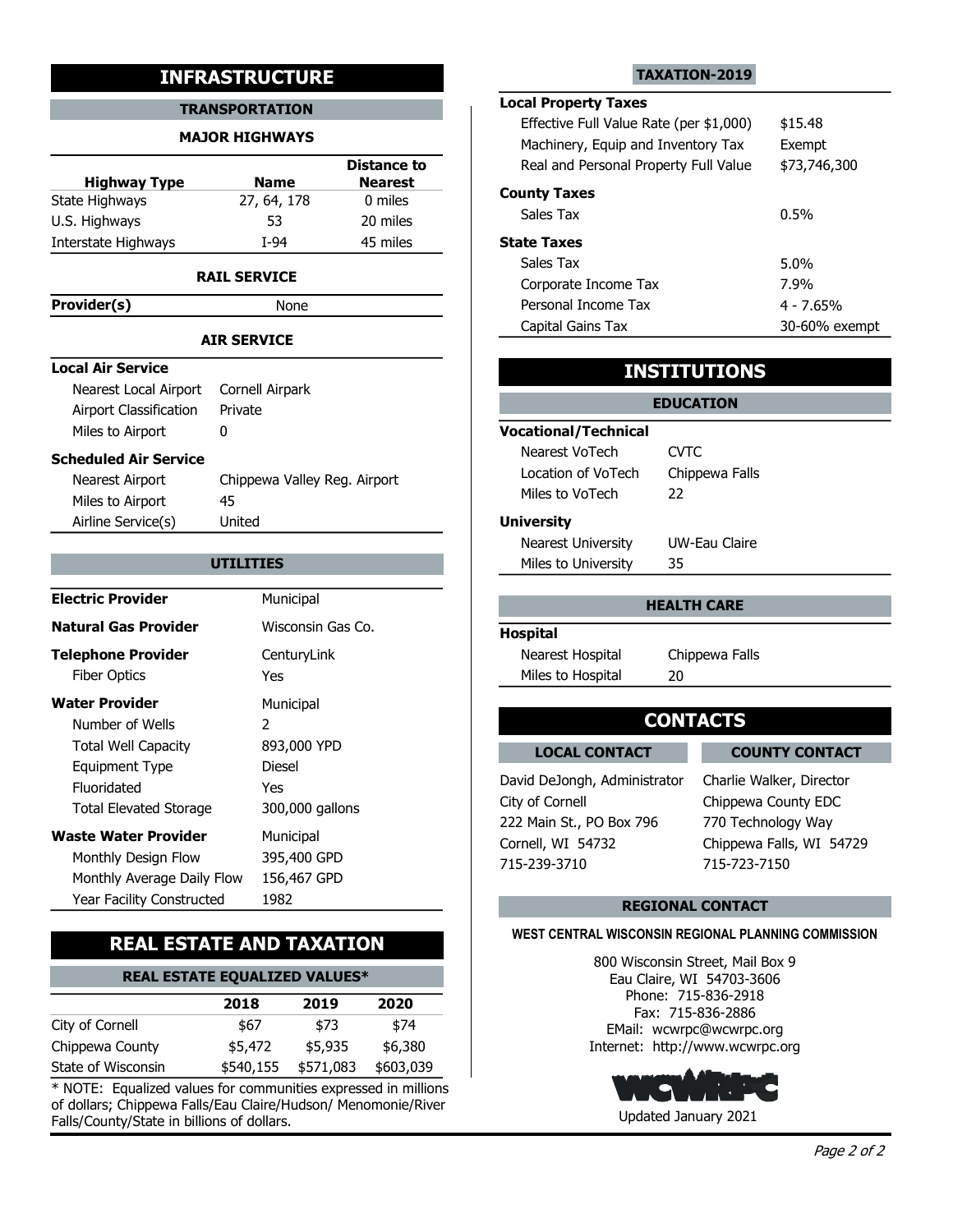# Village of Lake Hallie

Chippewa County, Wisconsin

# DEMOGRAPHICS

|                        | <b>POPULATION</b> |           |           |
|------------------------|-------------------|-----------|-----------|
|                        |                   | 2010      | 2020*     |
| Village of Lake Hallie |                   | 6,448     | 7,121     |
| Chippewa County        |                   | 62,415    | 65,339    |
| State of Wisconsin     |                   | 5,686,986 | 5,854,594 |
| Source: U.S. Census    | <i>*Estimate</i>  |           |           |

|                                                                           |           | .          |
|---------------------------------------------------------------------------|-----------|------------|
| <b>Number of Housing Units</b>                                            | 2015-2019 | '53<br>164 |
| Village of Lake Hallie                                                    | 2,726     |            |
| Chippewa County                                                           | 28,385    | 'Bloomer   |
| State of Wisconsin                                                        | 2,725,153 |            |
| Source: U.S. Census, 2015-2019 American Community Survey 5-Year Estimates |           | [124]      |

| 2015-2019<br><b>Median Value of:</b>                                      | Owner-Occ.<br>Units | Gross<br>Rent |
|---------------------------------------------------------------------------|---------------------|---------------|
| Village of Lake Hallie                                                    | \$182,100           | \$981         |
| Chippewa County                                                           | \$167,400           | \$821         |
| State of Wisconsin                                                        | \$197,200           | \$867         |
| Source: U.S. Census, 2015-2019 American Community Survey 5-Year Estimates |                     |               |

#### ECONOMY

#### COUNTY EMPLOYMENT BY INDUSTRY - 2015-2019

|                                                                                                 | 2015                     | 2019             |                                              |                     |                 |
|-------------------------------------------------------------------------------------------------|--------------------------|------------------|----------------------------------------------|---------------------|-----------------|
|                                                                                                 | <b>EMPLOYMENT TRENDS</b> |                  |                                              |                     |                 |
| Source: U.S. Census, 2015-2019 American Community Survey 5-Year Estimates                       |                          |                  |                                              |                     |                 |
| <b>TOTAL EMPLOYMENT</b>                                                                         |                          | 31,847           | Source: Bureau of Labor Statistics, May 2019 |                     |                 |
| <b>Public Administration</b>                                                                    |                          | 1,344            | Welder/Cutter/Solderer/Brazer                | 21.18               | 19.83           |
| <b>Services</b>                                                                                 |                          | 12,122           | Truck Drivers, Heavy/Tractor Trailer         | 21.62               | 19.97           |
| Finance/Insurance/Real Estate/Rental/Leasing                                                    |                          | 1,738            | Order Clerks                                 | 17.29               | 17.53           |
| <b>Retail Trade</b>                                                                             |                          | 3,931            | Secretary/Administrative Assistant           | 26.68               | 26.73           |
| <b>Wholesale Trade</b>                                                                          |                          | 813              | Physical Therapists                          | 46.90               | 44.72           |
| Information                                                                                     |                          | 392              | Office Clerk, General                        | 16.89               | 16.41           |
| Transportation and Warehousing, and Utilities                                                   |                          | 1,773            | <b>Nursing Assistants</b>                    | 13.76               | 13.68           |
| Manufacturing                                                                                   |                          | 6,288            | Cashiers                                     | 11.34               | 11.11           |
| Construction                                                                                    |                          | 2,247            | Bookkeeping/Accting/Audit Clerk              | 19.00               | 18.35           |
| Agriculture/Forestry/Fishing/Hunting/Mining                                                     |                          | 1,199            | <b>Bartenders</b>                            | \$10.40             | \$9.12          |
| <b>Industry</b>                                                                                 |                          | <b>Employees</b> | <b>Occupation</b>                            | <b>Mean</b>         | <b>Median</b>   |
| <b>COUNTY EMPLOYMENT BY INDUSTRY - 2015-2019</b>                                                |                          |                  | <b>2019 WAGES</b>                            |                     |                 |
|                                                                                                 | <b>ECONOMY</b>           |                  | <b>ECONOMY con't</b>                         |                     |                 |
|                                                                                                 |                          |                  |                                              |                     |                 |
| State of Wisconsin<br>Source: U.S. Census, 2015-2019 American Community Survey 5-Year Estimates | \$197,200                | \$867            | Eau Claire                                   | [27                 |                 |
| Chippewa County                                                                                 | \$167,400                | \$821            | $\sqrt{29}$                                  |                     |                 |
| Village of Lake Hallie                                                                          | \$182,100                | \$981            | <b>Q</b> Chippewa Falls                      | Cadott <sub>o</sub> |                 |
| <b>Median Value of:</b>                                                                         | <b>Units</b>             | Rent             | 53                                           |                     | Stanley<br>Bovd |
| 2015-2019                                                                                       | <b>Owner-Occ.</b>        | <b>Gross</b>     |                                              |                     |                 |
| Source: U.S. Census, 2015-2019 American Community Survey 5-Year Estimates                       |                          |                  | [124]                                        | 27)                 |                 |
| State of Wisconsin                                                                              |                          | 2,725,153        | 178<br>$\overline{40}$                       |                     |                 |
| Chippewa County                                                                                 |                          | בטוגרים          |                                              |                     |                 |

#### EMPLOYMENT TRENDS

|                                | 2015    | 2019    |                                              |                       |
|--------------------------------|---------|---------|----------------------------------------------|-----------------------|
| Chippewa Co. Labor Force       | 33,149  | 33,181  |                                              | <b>INCOME (PER C.</b> |
| Chippewa Co. Employed          | 31,586  | 31,909  |                                              | 2017                  |
| Chippewa Co. Unemployed        | 1,563   | 1,272   | Chippewa County                              | \$44,108              |
| Chippewa Co. Unemployment Rate | $4.7\%$ | 3.8%    | State of Wisconsin                           | \$49,264              |
| Wisconsin Unemployment Rate    | $4.5\%$ | $3.3\%$ | <b>United States</b>                         | \$52,118              |
| U.S. Unemployment Rate         | $5.3\%$ | 3.7%    | Source: U.S. Dept. of Commerce, Bureau of Ed |                       |
|                                |         |         |                                              |                       |



### ECONOMY con't

#### 2019 WAGES

| r-Occ.<br>its<br>,100<br>,400<br>,200 | 28,385<br>2,725,153<br>unity Survey 5-Year Estimates<br><b>Gross</b><br>Rent<br>\$981<br>\$821<br>\$867<br>unity Survey 5-Year Estimates | $\mathcal{O}_{\text{Bloomer}}$<br>(40)<br>[124]<br>53<br><b>Q</b> Chippewa Falls<br>$\overline{29}$<br>Eau Claire | [178]<br>[27]<br>Cadott $\overline{\bigodot}$<br>$\int$ 27 $\int$ | Stanley<br>Boyd<br>$\odot$<br>(٥٥ |
|---------------------------------------|------------------------------------------------------------------------------------------------------------------------------------------|-------------------------------------------------------------------------------------------------------------------|-------------------------------------------------------------------|-----------------------------------|
|                                       | <b>ISTRY - 2015-2019</b>                                                                                                                 | <b>ECONOMY con't</b><br><b>2019 WAGES</b>                                                                         |                                                                   |                                   |
|                                       | <b>Employees</b>                                                                                                                         | <b>Occupation</b>                                                                                                 | <b>Mean</b>                                                       | <b>Median</b>                     |
| ning                                  | 1,199                                                                                                                                    | <b>Bartenders</b>                                                                                                 | \$10.40                                                           | \$9.12                            |
|                                       | 2,247                                                                                                                                    | Bookkeeping/Accting/Audit Clerk                                                                                   | 19.00                                                             | 18.35                             |
|                                       | 6,288                                                                                                                                    | Cashiers                                                                                                          | 11.34                                                             | 11.11                             |
| <b>Itilities</b>                      | 1,773                                                                                                                                    | <b>Nursing Assistants</b>                                                                                         | 13.76                                                             | 13.68                             |
|                                       | 392                                                                                                                                      | Office Clerk, General                                                                                             | 16.89                                                             | 16.41                             |
|                                       | 813                                                                                                                                      | <b>Physical Therapists</b>                                                                                        | 46.90                                                             | 44.72                             |
|                                       | 3,931                                                                                                                                    | Secretary/Administrative Assistant                                                                                | 26.68                                                             | 26.73                             |
| easing                                | 1,738                                                                                                                                    | Order Clerks                                                                                                      | 17.29                                                             | 17.53                             |
|                                       | 12,122                                                                                                                                   | Truck Drivers, Heavy/Tractor Trailer                                                                              | 21.62                                                             | 19.97                             |
|                                       | 1,344                                                                                                                                    | Welder/Cutter/Solderer/Brazer                                                                                     | 21.18                                                             | 19.83                             |
|                                       | 31,847                                                                                                                                   | Source: Bureau of Labor Statistics, May 2019                                                                      |                                                                   |                                   |
|                                       | unity Survey 5-Year Estimates                                                                                                            |                                                                                                                   |                                                                   |                                   |
| <b>NDS</b>                            |                                                                                                                                          |                                                                                                                   |                                                                   |                                   |
| 2015                                  | 2019                                                                                                                                     |                                                                                                                   |                                                                   |                                   |
| 33,149                                | 33,181                                                                                                                                   | <b>INCOME (PER CAPITA)</b>                                                                                        |                                                                   |                                   |
| 31,586                                | 31,909                                                                                                                                   | 2017                                                                                                              | 2018                                                              | 2019                              |
| 1,563                                 | 1,272                                                                                                                                    | Chippewa County<br>\$44,108                                                                                       | \$46,156                                                          | \$47,507                          |
| 4.7%                                  | 3.8%                                                                                                                                     | State of Wisconsin<br>\$49,264                                                                                    | \$51,628                                                          | \$53,227                          |
| 4.5%                                  | 3.3%                                                                                                                                     | <b>United States</b><br>\$52,118                                                                                  | \$54,606                                                          | \$56,490                          |
| 5.3%                                  | 3.7%                                                                                                                                     | Source: U.S. Dept. of Commerce, Bureau of Economic Analysis                                                       |                                                                   |                                   |

#### INCOME (PER CAPITA)

|                                                             | 2017     | 2018     | 2019     |
|-------------------------------------------------------------|----------|----------|----------|
| Chippewa County                                             | \$44,108 | \$46,156 | \$47,507 |
| State of Wisconsin                                          | \$49,264 | \$51,628 | \$53,227 |
| United States                                               | \$52,118 | \$54,606 | \$56,490 |
| Source: U.S. Dept. of Commerce, Bureau of Economic Analysis |          |          |          |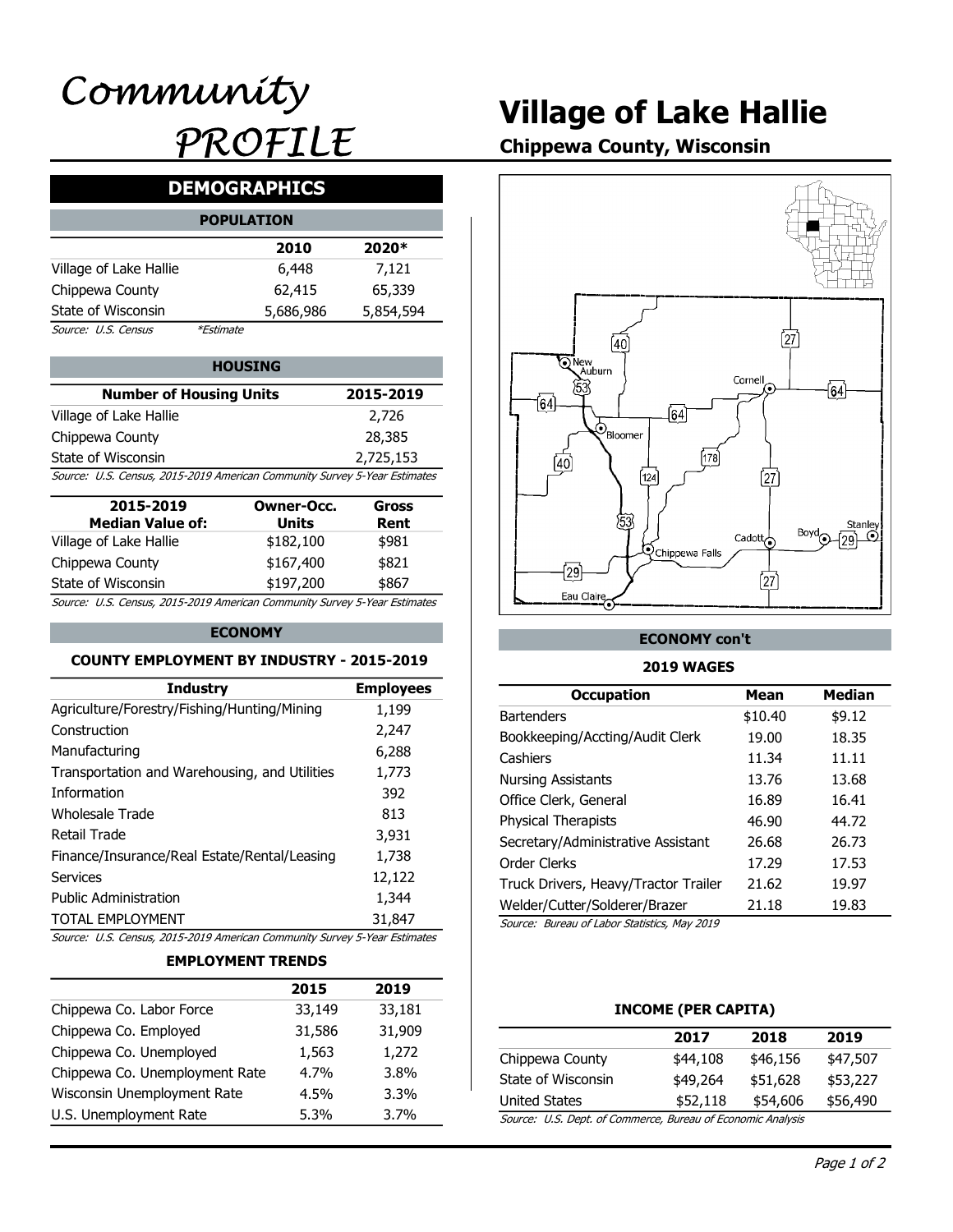#### MAJOR HIGHWAYS

| <b>Highway Type</b> | <b>Name</b> | <b>Distance to</b><br><b>Nearest</b> | Real an          |
|---------------------|-------------|--------------------------------------|------------------|
| State Highways      | 29, 124     | 3 miles                              | <b>County Ta</b> |
| U.S. Highways       | 53          | 0 miles                              | Sales Ta         |
| Interstate Highways | T-94        | 14 miles                             | <b>State Tax</b> |

#### RAIL SERVICE

Provider(s) None

#### AIR SERVICE

#### Local Air Service

|                                            | Nearest Local Airport Chippewa Valley Regional Airport |                      |
|--------------------------------------------|--------------------------------------------------------|----------------------|
| Airport Classification<br>Miles to Airport | Commercial Service                                     | <b>Vocational/Te</b> |
| Scheduled Air Service                      |                                                        | Nearest VoTe         |

| Nearest Airport    | Chippewa Valley Reg. Airport |
|--------------------|------------------------------|
| Miles to Airport   |                              |
| Airline Service(s) | United                       |

| .                                                                                                    |                                                                    |                                                                                                |                                                                                                |
|------------------------------------------------------------------------------------------------------|--------------------------------------------------------------------|------------------------------------------------------------------------------------------------|------------------------------------------------------------------------------------------------|
|                                                                                                      | <b>AIR SERVICE</b>                                                 | Capital Gains Tax                                                                              | 30-60% exempt                                                                                  |
| <b>Local Air Service</b>                                                                             |                                                                    |                                                                                                | <b>INSTITUTIONS</b>                                                                            |
| Nearest Local Airport<br>Airport Classification<br>Miles to Airport                                  | Chippewa Valley Regional Airport<br><b>Commercial Service</b><br>1 | <b>Vocational/Technical</b>                                                                    | <b>EDUCATION</b>                                                                               |
| <b>Scheduled Air Service</b><br>Nearest Airport<br>Miles to Airport<br>Airline Service(s)            | Chippewa Valley Reg. Airport<br>United                             | Nearest VoTech<br>Location of VoTech<br>Miles to VoTech<br><b>University</b>                   | <b>CVTC</b><br>Chippewa Falls<br>4                                                             |
|                                                                                                      | <b>UTILITIES</b>                                                   | <b>Nearest University</b><br>Miles to University                                               | <b>UW-Eau Claire</b><br>15                                                                     |
| <b>Electric Provider</b>                                                                             | Chippewa Valley Electric                                           |                                                                                                | <b>HEALTH CARE</b>                                                                             |
| <b>Natural Gas Provider</b>                                                                          | Northern States Power Co.                                          | <b>Hospital</b>                                                                                |                                                                                                |
| <b>Telephone Provider</b><br><b>Fiber Optics</b>                                                     | <b>AT &amp; T</b><br>Yes                                           | Nearest Hospital<br>Miles to Hospital                                                          | Chippewa Falls<br>10                                                                           |
| <b>Water Provider</b><br>Number of Wells<br><b>Total Well Capacity</b>                               | Municipal/Private<br>4<br>1,530,720 YPD                            |                                                                                                | <b>CONTACTS</b>                                                                                |
| <b>Equipment Type</b><br>Fluoridated<br><b>Total Elevated Storage</b><br><b>Waste Water Provider</b> | Electric<br>No<br>947,000 gallons<br><b>Private Septic</b>         | <b>LOCAL CONTACT</b><br>Kris Fitzsimmons, Clerk<br>Village of Lake Hallie<br>13136 30th Avenue | <b>COUNTY CONTACT</b><br>Charlie Walker, Director<br>Chippewa County EDC<br>770 Technology Way |
| Monthly Design Flow<br>Monthly Average Daily Flow<br>Year Facility Constructed                       | n/a<br>n/a                                                         | Chippewa Falls, WI 54729<br>715-726-2660                                                       | Chippewa Falls, WI 54729<br>715-723-7150                                                       |
|                                                                                                      |                                                                    |                                                                                                | <b>REGIONAL CONTACT</b>                                                                        |

## REAL ESTATE AND TAXATION

| <b>REAL ESTATE EQUALIZED VALUES*</b> | Eau Claire, WI 54703-3606    |
|--------------------------------------|------------------------------|
|                                      | $T \cdot T$ and any $\theta$ |

|                        | 2018      | 2019      | 2020      | -cl' :Phone:<br>Fax: 715-8 |
|------------------------|-----------|-----------|-----------|----------------------------|
| Village of Lake Hallie | \$622     | \$701     | \$743     | EMail: wcwrpc              |
| Chippewa County        | \$5,472   | \$5.935   | \$6.380   | Internet: http://w         |
| State of Wisconsin     | \$540,155 | \$571,083 | \$603,039 |                            |

 $*$  NOTE: Equalized values for communities expressed in millions of dollars; Chippewa Falls/Eau Claire/Hudson/ Menomonie/River Falls/County/State in billions of dollars.

#### TAXATION-2019

### TRANSPORTATION **TRANSPORTATION** Local Property Taxes

|                                                 | <b>INFRASTRUCTURE</b>                          |                                                 |                                                                                                              | <b>TAXATION-2019</b> |                      |
|-------------------------------------------------|------------------------------------------------|-------------------------------------------------|--------------------------------------------------------------------------------------------------------------|----------------------|----------------------|
|                                                 | <b>TRANSPORTATION</b><br><b>MAJOR HIGHWAYS</b> |                                                 | <b>Local Property Taxes</b><br>Effective Full Value Rate (per \$1,000)<br>Machinery, Equip and Inventory Tax |                      | \$15.94<br>Exempt    |
| <b>Highway Type</b><br>te Highways              | <b>Name</b><br>29, 124                         | <b>Distance to</b><br><b>Nearest</b><br>3 miles | Real and Personal Property Full Value<br><b>County Taxes</b><br>Sales Tax                                    |                      | \$23,748,100<br>0.5% |
| . Highways                                      | 53                                             | 0 miles                                         |                                                                                                              |                      |                      |
| erstate Highways                                | I-94                                           | 14 miles                                        | <b>State Taxes</b><br>Sales Tax                                                                              |                      | 5.0%                 |
|                                                 | <b>RAIL SERVICE</b>                            |                                                 | Corporate Income Tax                                                                                         |                      | 7.9%                 |
| wider(s)                                        | None                                           |                                                 | Personal Income Tax                                                                                          |                      | $4 - 7.65%$          |
|                                                 | <b>AIR SERVICE</b>                             |                                                 | Capital Gains Tax                                                                                            |                      | 30-60% exempt        |
| al Air Service                                  |                                                |                                                 |                                                                                                              | <b>INSTITUTIONS</b>  |                      |
| Nearest Local Airport<br>Airport Classification | <b>Commercial Service</b>                      | Chippewa Valley Regional Airport                |                                                                                                              | <b>EDUCATION</b>     |                      |
| Miles to Airport                                | $\mathbf{1}$                                   |                                                 | <b>Vocational/Technical</b><br>Nearest VoTech                                                                | <b>CVTC</b>          |                      |
| eduled Air Service                              |                                                |                                                 | Location of VoTech                                                                                           | Chippewa Falls       |                      |
| Nearest Airport<br>Miles to Airport             | Chippewa Valley Reg. Airport<br>$\mathbf{1}$   |                                                 | Miles to VoTech                                                                                              | 4                    |                      |
| Airline Service(s)                              | United                                         |                                                 | <b>University</b>                                                                                            |                      |                      |
|                                                 |                                                |                                                 | Nearest University                                                                                           | UW-Eau Claire        |                      |
|                                                 | <b>UTILITIES</b>                               |                                                 | Miles to University                                                                                          | 15                   |                      |
| ctric Provider                                  |                                                | Chippewa Valley Electric                        |                                                                                                              | <b>HEALTH CARE</b>   |                      |

## INSTITUTIONS

| <b>Commercial Service</b>    |                             | <b>EDUCATION</b> |
|------------------------------|-----------------------------|------------------|
|                              | <b>Vocational/Technical</b> |                  |
|                              | Nearest VoTech              | <b>CVTC</b>      |
| Chippewa Valley Reg. Airport | Location of VoTech          | Chippewa Falls   |
|                              | Miles to VoTech             |                  |
| United                       | <b>University</b>           |                  |
|                              | <b>Nearest University</b>   | UW-Eau Claire    |
| UTILITIES                    | Miles to University         | 15               |

#### HEALTH CARE

#### Hospital

## LOCAL CONTACT COUNTY CONTACT

Kris Fitzsimmons, Clerk Charlie Walker, Director 715-726-2660 715-723-7150 Village of Lake Hallie Chippewa County EDC 13136 30th Avenue 770 Technology Way Chippewa Falls, WI 54729 Chippewa Falls, WI 54729

### REGIONAL CONTACT

#### WEST CENTRAL WISCONSIN REGIONAL PLANNING COMMISSION

\$6,380 Internet: http://www.wcwrpc.org \$743 EMail: wcwrpc@wcwrpc.org 2020 Fax: 715-836-2886 800 Wisconsin Street, Mail Box 9 Phone: 715-836-2918

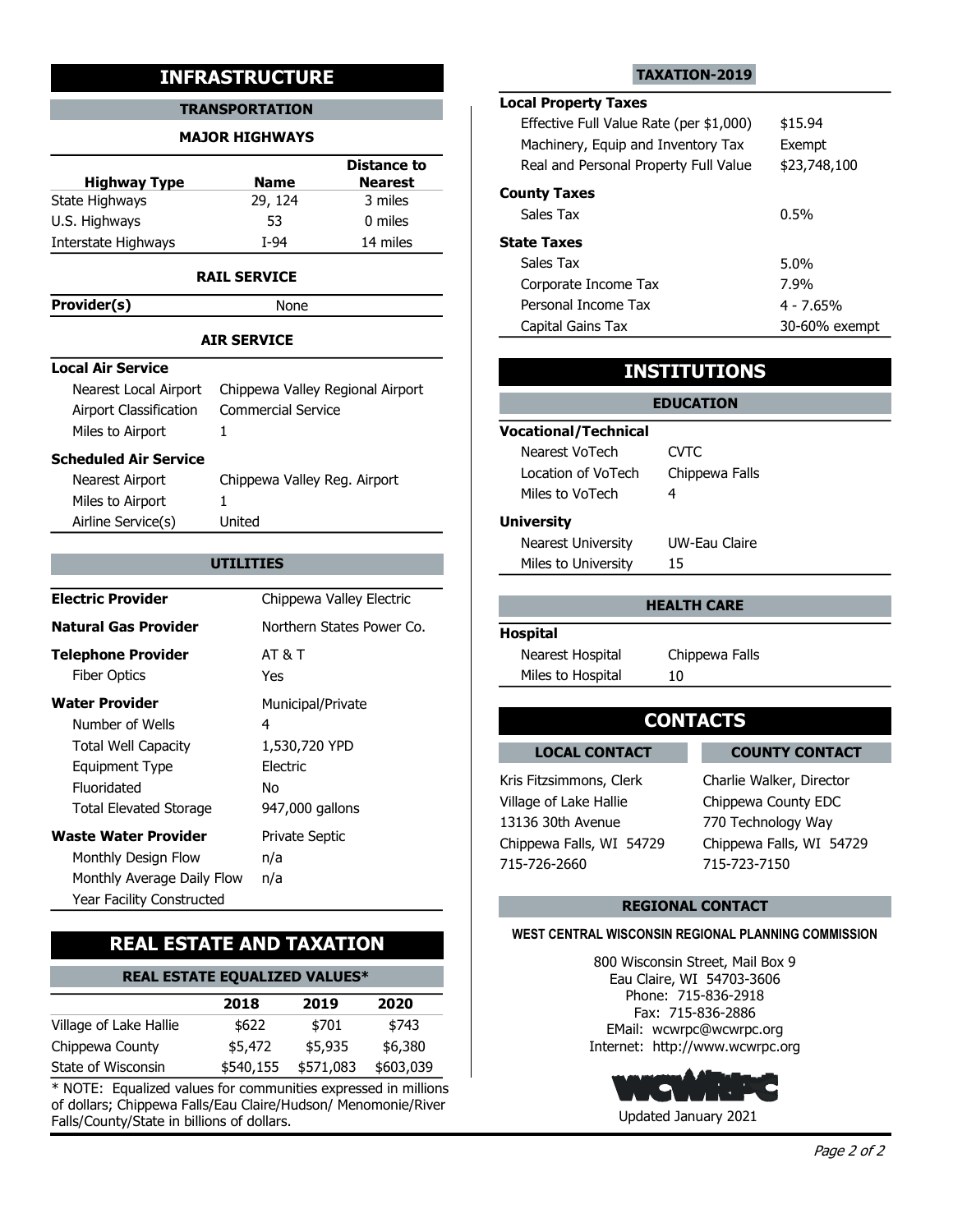# Village of New Auburn

Chippewa County, Wisconsin

# DEMOGRAPHICS

|                       | <b>POPULATION</b> |           |           |
|-----------------------|-------------------|-----------|-----------|
|                       |                   | 2010      | 2020*     |
| Village of New Auburn |                   | 568       | 548       |
| Chippewa County       |                   | 62,415    | 65,339    |
| State of Wisconsin    |                   | 5,686,986 | 5,854,594 |
| Source: U.S. Census   | <i>*Estimate</i>  |           |           |

| <b>Number of Housing Units</b>                                            | 2015-2019 | 53<br>161 |
|---------------------------------------------------------------------------|-----------|-----------|
| Village of New Auburn                                                     | 250       |           |
| Chippewa County                                                           | 28,385    |           |
| State of Wisconsin                                                        | 2,725,153 |           |
| Source: U.S. Census, 2015-2019 American Community Survey 5-Year Estimates |           |           |

| 2015-2019                                                                 | Owner-Occ. | Gross |
|---------------------------------------------------------------------------|------------|-------|
| <b>Median Value of:</b>                                                   | Units      | Rent  |
| Village of New Auburn                                                     | \$114,800  | \$825 |
| Chippewa County                                                           | \$167,400  | \$821 |
| State of Wisconsin                                                        | \$197,200  | \$867 |
| Source: U.S. Census, 2015-2019 American Community Survey 5-Year Estimates |            |       |

#### ECONOMY

#### COUNTY EMPLOYMENT BY INDUSTRY - 2015-2019

| Finance/Insurance/Real Estate/Rental/Leasing<br><b>Services</b><br><b>Public Administration</b><br><b>TOTAL EMPLOYMENT</b><br>Source: U.S. Census, 2015-2019 American Community Survey 5-Year Estimates<br><b>EMPLOYMENT TRENDS</b> | 2015              | 392<br>813<br>3,931<br>1,738<br>12,122<br>1,344<br>31,847<br>2019 | Office Clerk, General<br>Physical Therapists<br>Secretary/Administrative Assistant<br>Order Clerks<br>Truck Drivers, Heavy/Tractor Trailer<br>Welder/Cutter/Solderer/Brazer<br>Source: Bureau of Labor Statistics, May 2019 | 16.89<br>46.90<br>26.68<br>17.29<br>21.62<br>21.18 | 13.68<br>16.41<br>44.72<br>26.73<br>17.53<br>19.97<br>19.83 |
|-------------------------------------------------------------------------------------------------------------------------------------------------------------------------------------------------------------------------------------|-------------------|-------------------------------------------------------------------|-----------------------------------------------------------------------------------------------------------------------------------------------------------------------------------------------------------------------------|----------------------------------------------------|-------------------------------------------------------------|
|                                                                                                                                                                                                                                     |                   |                                                                   |                                                                                                                                                                                                                             |                                                    |                                                             |
|                                                                                                                                                                                                                                     |                   |                                                                   |                                                                                                                                                                                                                             |                                                    |                                                             |
|                                                                                                                                                                                                                                     |                   |                                                                   |                                                                                                                                                                                                                             |                                                    |                                                             |
|                                                                                                                                                                                                                                     |                   |                                                                   |                                                                                                                                                                                                                             |                                                    |                                                             |
|                                                                                                                                                                                                                                     |                   |                                                                   |                                                                                                                                                                                                                             |                                                    |                                                             |
|                                                                                                                                                                                                                                     |                   |                                                                   |                                                                                                                                                                                                                             |                                                    |                                                             |
| <b>Retail Trade</b>                                                                                                                                                                                                                 |                   |                                                                   |                                                                                                                                                                                                                             |                                                    |                                                             |
| <b>Wholesale Trade</b>                                                                                                                                                                                                              |                   |                                                                   |                                                                                                                                                                                                                             |                                                    |                                                             |
| Information                                                                                                                                                                                                                         |                   |                                                                   |                                                                                                                                                                                                                             |                                                    |                                                             |
| Transportation and Warehousing, and Utilities                                                                                                                                                                                       |                   | 1,773                                                             | <b>Nursing Assistants</b>                                                                                                                                                                                                   | 13.76                                              |                                                             |
| Manufacturing                                                                                                                                                                                                                       |                   | 6,288                                                             | Cashiers                                                                                                                                                                                                                    | 11.34                                              | 11.11                                                       |
| Construction                                                                                                                                                                                                                        |                   | 2,247                                                             | Bookkeeping/Accting/Audit Clerk                                                                                                                                                                                             | 19.00                                              | 18.35                                                       |
| Agriculture/Forestry/Fishing/Hunting/Mining                                                                                                                                                                                         |                   | 1,199                                                             | <b>Bartenders</b>                                                                                                                                                                                                           | \$10.40                                            | \$9.12                                                      |
| <b>Industry</b>                                                                                                                                                                                                                     |                   | <b>Employees</b>                                                  | <b>Occupation</b>                                                                                                                                                                                                           | <b>Mean</b>                                        | <b>Median</b>                                               |
| <b>COUNTY EMPLOYMENT BY INDUSTRY - 2015-2019</b>                                                                                                                                                                                    |                   |                                                                   | <b>2019 WAGES</b>                                                                                                                                                                                                           |                                                    |                                                             |
| <b>ECONOMY</b>                                                                                                                                                                                                                      |                   |                                                                   | <b>ECONOMY con't</b>                                                                                                                                                                                                        |                                                    |                                                             |
| Source: U.S. Census, 2015-2019 American Community Survey 5-Year Estimates                                                                                                                                                           |                   |                                                                   |                                                                                                                                                                                                                             |                                                    |                                                             |
| State of Wisconsin                                                                                                                                                                                                                  | \$197,200         | \$867                                                             | Eau Claire                                                                                                                                                                                                                  | [27                                                |                                                             |
| Chippewa County                                                                                                                                                                                                                     | \$167,400         | \$821                                                             | $\sqrt{29}$                                                                                                                                                                                                                 |                                                    |                                                             |
| Village of New Auburn                                                                                                                                                                                                               | \$114,800         | \$825                                                             | <b>Q</b> Chippewa Falls                                                                                                                                                                                                     | Cadott <sub>o</sub>                                |                                                             |
| <b>Median Value of:</b>                                                                                                                                                                                                             | <b>Units</b>      | Rent                                                              | 53                                                                                                                                                                                                                          |                                                    | Stanley<br>Bovd                                             |
| 2015-2019                                                                                                                                                                                                                           | <b>Owner-Occ.</b> | <b>Gross</b>                                                      |                                                                                                                                                                                                                             |                                                    |                                                             |
| Source: U.S. Census, 2015-2019 American Community Survey 5-Year Estimates                                                                                                                                                           |                   |                                                                   | [124]                                                                                                                                                                                                                       | 27)                                                |                                                             |
| State of Wisconsin                                                                                                                                                                                                                  |                   | 2,725,153                                                         | 178<br>$\overline{40}$                                                                                                                                                                                                      |                                                    |                                                             |

#### EMPLOYMENT TRENDS

|                                | 2015    | 2019    |                                              |                       |
|--------------------------------|---------|---------|----------------------------------------------|-----------------------|
| Chippewa Co. Labor Force       | 33,149  | 33,181  |                                              | <b>INCOME (PER C.</b> |
| Chippewa Co. Employed          | 31,586  | 31,909  |                                              | 2017                  |
| Chippewa Co. Unemployed        | 1,563   | 1,272   | Chippewa County                              | \$44,108              |
| Chippewa Co. Unemployment Rate | $4.7\%$ | 3.8%    | State of Wisconsin                           | \$49,264              |
| Wisconsin Unemployment Rate    | $4.5\%$ | $3.3\%$ | <b>United States</b>                         | \$52,118              |
| U.S. Unemployment Rate         | $5.3\%$ | 3.7%    | Source: U.S. Dept. of Commerce, Bureau of Ed |                       |
|                                |         |         |                                              |                       |



#### ECONOMY con't

#### 2019 WAGES

| r-Occ.<br>its<br>,800<br>,400<br>,200 | 28,385<br>2,725,153<br>unity Survey 5-Year Estimates<br><b>Gross</b><br>Rent<br>\$825<br>\$821<br>\$867<br>unity Survey 5-Year Estimates | $\mathcal{O}_{\text{Bloomer}}$<br>(40)<br>[124]<br>53<br><b>Q</b> Chippewa Falls<br>$\overline{29}$<br>Eau Claire | [178]<br>[27]<br>Cadott $\overline{\bigodot}$<br>$\int$ 27 $\int$ | Stanley<br>Boyd<br>$\odot$<br>(٥٥ |
|---------------------------------------|------------------------------------------------------------------------------------------------------------------------------------------|-------------------------------------------------------------------------------------------------------------------|-------------------------------------------------------------------|-----------------------------------|
|                                       | <b>ISTRY - 2015-2019</b>                                                                                                                 | <b>ECONOMY con't</b><br><b>2019 WAGES</b>                                                                         |                                                                   |                                   |
|                                       | <b>Employees</b>                                                                                                                         | <b>Occupation</b>                                                                                                 | <b>Mean</b>                                                       | <b>Median</b>                     |
| ning                                  | 1,199                                                                                                                                    | <b>Bartenders</b>                                                                                                 | \$10.40                                                           | \$9.12                            |
|                                       | 2,247                                                                                                                                    | Bookkeeping/Accting/Audit Clerk                                                                                   | 19.00                                                             | 18.35                             |
|                                       | 6,288                                                                                                                                    | Cashiers                                                                                                          | 11.34                                                             | 11.11                             |
| <b>Itilities</b>                      | 1,773                                                                                                                                    | <b>Nursing Assistants</b>                                                                                         | 13.76                                                             | 13.68                             |
|                                       | 392                                                                                                                                      | Office Clerk, General                                                                                             | 16.89                                                             | 16.41                             |
|                                       | 813                                                                                                                                      | Physical Therapists                                                                                               | 46.90                                                             | 44.72                             |
|                                       | 3,931                                                                                                                                    | Secretary/Administrative Assistant                                                                                | 26.68                                                             | 26.73                             |
| easing                                | 1,738                                                                                                                                    | Order Clerks                                                                                                      | 17.29                                                             | 17.53                             |
|                                       | 12,122                                                                                                                                   | Truck Drivers, Heavy/Tractor Trailer                                                                              | 21.62                                                             | 19.97                             |
|                                       | 1,344                                                                                                                                    | Welder/Cutter/Solderer/Brazer                                                                                     | 21.18                                                             | 19.83                             |
|                                       | 31,847                                                                                                                                   | Source: Bureau of Labor Statistics, May 2019                                                                      |                                                                   |                                   |
|                                       | unity Survey 5-Year Estimates                                                                                                            |                                                                                                                   |                                                                   |                                   |
| <b>NDS</b>                            |                                                                                                                                          |                                                                                                                   |                                                                   |                                   |
| 2015                                  | 2019                                                                                                                                     |                                                                                                                   |                                                                   |                                   |
| 33,149                                | 33,181                                                                                                                                   | <b>INCOME (PER CAPITA)</b>                                                                                        |                                                                   |                                   |
| 31,586                                | 31,909                                                                                                                                   | 2017                                                                                                              | 2018                                                              | 2019                              |
| 1,563                                 | 1,272                                                                                                                                    | Chippewa County                                                                                                   | \$44,108                                                          | \$47,507<br>\$46,156              |
| 4.7%                                  | 3.8%                                                                                                                                     | State of Wisconsin                                                                                                | \$49,264                                                          | \$51,628<br>\$53,227              |
| 4.5%                                  | 3.3%                                                                                                                                     | <b>United States</b>                                                                                              | \$52,118                                                          | \$54,606<br>\$56,490              |
| 5.3%                                  | 3.7%                                                                                                                                     | Source: U.S. Dept. of Commerce, Bureau of Economic Analysis                                                       |                                                                   |                                   |

#### INCOME (PER CAPITA)

|                                                         | 2017     | 2018     | 2019     |
|---------------------------------------------------------|----------|----------|----------|
| Chippewa County                                         | \$44,108 | \$46,156 | \$47,507 |
| State of Wisconsin                                      | \$49,264 | \$51,628 | \$53,227 |
| United States                                           | \$52,118 | \$54,606 | \$56,490 |
| Course ILC Dont of Commerce Bureau of Esenamis Analysis |          |          |          |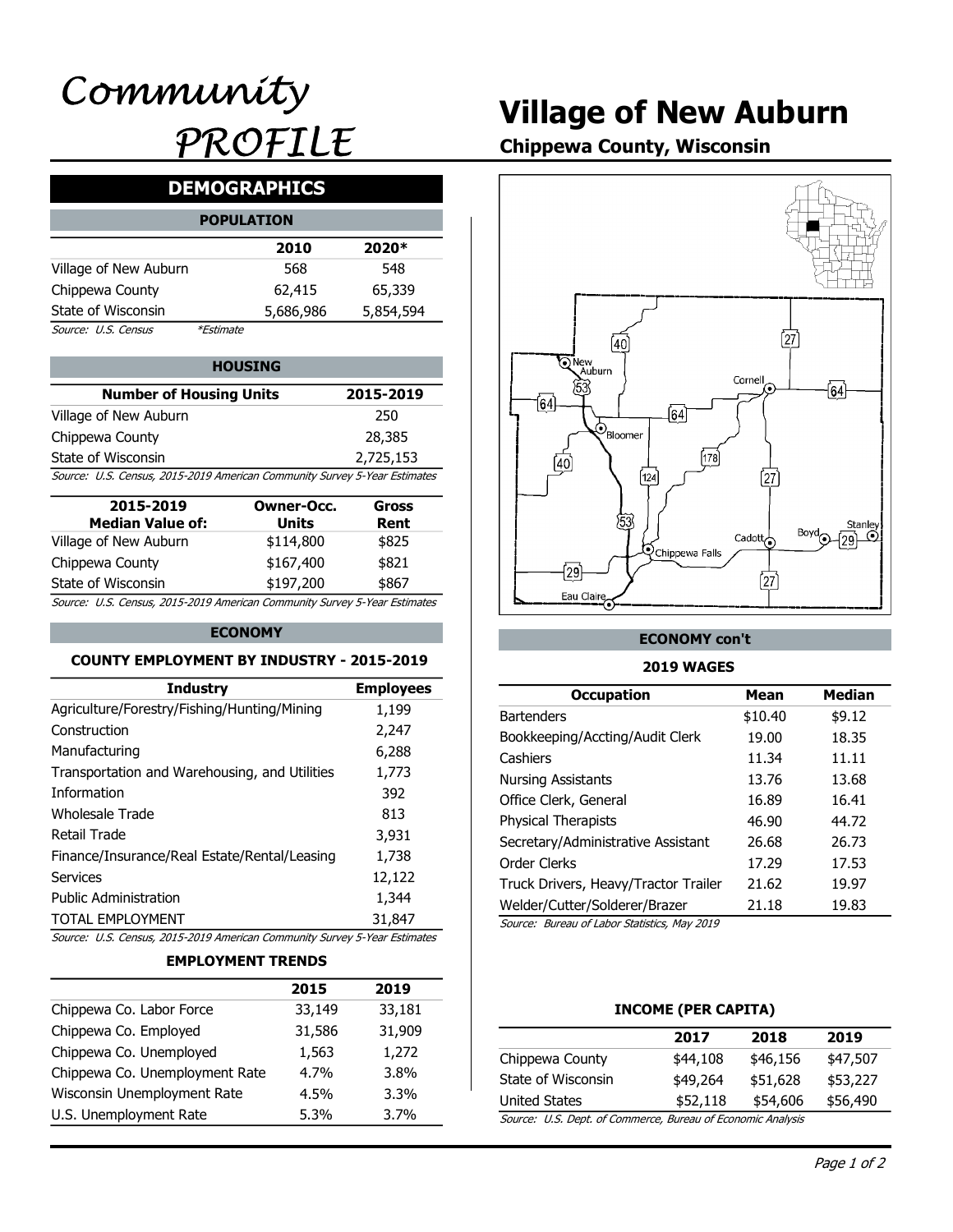#### TRANSPORTATION

#### MAJOR HIGHWAYS

|                     |             | <b>Distance to</b> | Real ar          |
|---------------------|-------------|--------------------|------------------|
| <b>Highway Type</b> | <b>Name</b> | <b>Nearest</b>     |                  |
| State Highways      | 40, 64      | 6 miles            | <b>County Ta</b> |
| U.S. Highways       | 53          | 1 miles            | Sales T          |
| Interstate Highways | T-94        | 40 miles           | <b>State Tax</b> |

#### RAIL SERVICE

**Provider(s)** Wisconsin Northern

### AIR SERVICE

#### Local Air Service

| 1011901(3)                    |                              |                             |                         |
|-------------------------------|------------------------------|-----------------------------|-------------------------|
|                               | <b>AIR SERVICE</b>           | Capital Gains Tax           |                         |
|                               |                              |                             |                         |
| <b>Local Air Service</b>      |                              |                             | <b>INSTITUTIONS</b>     |
| Nearest Local Airport         | Chetek Municipal-Southworth  |                             | <b>EDUCATION</b>        |
| <b>Airport Classification</b> | Medium General Aviation      |                             |                         |
| Miles to Airport              | 13                           | <b>Vocational/Technical</b> |                         |
| <b>Scheduled Air Service</b>  |                              | Nearest VoTech              | <b>CVTC</b>             |
| Nearest Airport               | Chippewa Valley Reg. Airport | Location of VoTech          | Chippewa Falls          |
| Miles to Airport              | 32                           | Miles to VoTech             | 23                      |
| Airline Service(s)            | United                       | <b>University</b>           |                         |
|                               |                              | <b>Nearest University</b>   | UW-Eau Claire           |
|                               | <b>UTILITIES</b>             | Miles to University         | 35                      |
| <b>Electric Provider</b>      |                              |                             |                         |
|                               | Chippewa Valley Electric     |                             | <b>HEALTH CARE</b>      |
| <b>Natural Gas Provider</b>   | Wisconsin Gas Co.            | <b>Hospital</b>             |                         |
| <b>Telephone Provider</b>     | Citizens Telephone Coop.     | Nearest Hospital            | <b>Bloomer</b>          |
| <b>Fiber Optics</b>           | <b>Yes</b>                   | Miles to Hospital           | 9                       |
| <b>Water Provider</b>         | Municipal                    |                             |                         |
| Number of Wells               | $\overline{2}$               |                             | <b>CONTACTS</b>         |
| <b>Total Well Capacity</b>    | 687,200 YPD                  | <b>LOCAL CONTACT</b>        | <b>COUN</b>             |
| <b>Equipment Type</b>         | Electric                     |                             |                         |
| Fluoridated                   | <b>No</b>                    | Peggy Stanford, Clerk       | Charlie Wal             |
| <b>Total Elevated Storage</b> | 100,000 gallons              | Village of New Auburn       | Chippewa 0              |
| <b>Waste Water Provider</b>   | Municipal                    | 130 E. Elm St., PO Box 100  | 770 Techno              |
| Monthly Design Flow           | 63,300 GPD                   | New Auburn, WI 54757        | Chippewa F              |
| Monthly Average Daily Flow    | 54,975 GPD                   | 715-237-2223                | 715-723-71              |
| Year Facility Constructed     | 1984                         |                             | <b>DECIONAL CONTACT</b> |

# REAL ESTATE AND TAXATION

# REAL ESTATE EQUALIZED VALUES\*

|                       | 2018    | 2019                | 2020      | Priorie: 715<br>Fax: 715-8 |
|-----------------------|---------|---------------------|-----------|----------------------------|
| Village of New Auburn | \$45    | \$48                | \$43      | EMail: wcwrpc              |
| Chippewa County       | \$5,472 | \$5.935             | \$6,380   | Internet: http://w         |
| State of Wisconsin    |         | \$540,155 \$571,083 | \$603,039 |                            |

\* NOTE: Equalized values for communities expressed in millions of dollars; Chippewa Falls/Eau Claire/Hudson/ Menomonie/River Falls/County/State in billions of dollars.

#### TAXATION-2019

# Local Property Taxes

|                                                 | <b>INFRASTRUCTURE</b>                                  |                                      |                                                                                                              | <b>TAXATION-2019</b>                    |                     |
|-------------------------------------------------|--------------------------------------------------------|--------------------------------------|--------------------------------------------------------------------------------------------------------------|-----------------------------------------|---------------------|
|                                                 | <b>TRANSPORTATION</b><br><b>MAJOR HIGHWAYS</b>         |                                      | <b>Local Property Taxes</b><br>Effective Full Value Rate (per \$1,000)<br>Machinery, Equip and Inventory Tax |                                         | \$17.38<br>Exempt   |
| <b>Highway Type</b>                             | <b>Name</b>                                            | <b>Distance to</b><br><b>Nearest</b> | Real and Personal Property Full Value<br><b>County Taxes</b>                                                 |                                         | \$49,726,600        |
| te Highways<br>. Highways                       | 40, 64<br>53                                           | 6 miles<br>1 miles                   | Sales Tax                                                                                                    |                                         | 0.5%                |
| erstate Highways                                | $I-94$                                                 | 40 miles                             | <b>State Taxes</b>                                                                                           |                                         |                     |
|                                                 | <b>RAIL SERVICE</b>                                    |                                      | Sales Tax                                                                                                    |                                         | 5.0%                |
| wider(s)                                        | Wisconsin Northern                                     |                                      | Corporate Income Tax<br>Personal Income Tax                                                                  |                                         | 7.9%<br>$4 - 7.65%$ |
|                                                 |                                                        |                                      | Capital Gains Tax                                                                                            |                                         | 30-60% exempt       |
| al Air Service                                  | <b>AIR SERVICE</b>                                     |                                      |                                                                                                              |                                         |                     |
| Nearest Local Airport<br>Airport Classification | Chetek Municipal-Southworth<br>Medium General Aviation |                                      |                                                                                                              | <b>INSTITUTIONS</b><br><b>EDUCATION</b> |                     |
| Miles to Airport                                | 13                                                     |                                      | <b>Vocational/Technical</b><br>Nearest VoTech                                                                | <b>CVTC</b>                             |                     |
| eduled Air Service                              |                                                        |                                      | Location of VoTech                                                                                           | Chippewa Falls                          |                     |
| Nearest Airport<br>Miles to Airport             | Chippewa Valley Reg. Airport<br>32                     |                                      | Miles to VoTech                                                                                              | 23                                      |                     |
| Airline Service(s)                              | United                                                 |                                      | <b>University</b>                                                                                            |                                         |                     |
|                                                 |                                                        |                                      | Nearest University                                                                                           | UW-Eau Claire                           |                     |
|                                                 | <b>UTILITIES</b>                                       |                                      | Miles to University                                                                                          | 35                                      |                     |
| ctric Provider                                  |                                                        | Chippewa Valley Electric             |                                                                                                              | <b>HEALTH CARE</b>                      |                     |

## INSTITUTIONS

### **UTILITIES Example 20 Miles to University 35 Miles 10 Miles to University 35** EDUCATION Vocational/Technical Location of VoTech Chippewa Falls Nearest VoTech CVTC Miles to VoTech 23 **University** Nearest University UW-Eau Claire

#### HEALTH CARE

#### Hospital

| Nearest Hospital  | <b>Bloomer</b> |  |
|-------------------|----------------|--|
| Miles to Hospital |                |  |

LOCAL CONTACT LOCAL CONTACT COUNTY CONTACT

Peggy Stanford, Clerk Charlie Walker, Director 715-237-2223 715-723-7150 Village of New Auburn Chippewa County EDC New Auburn, WI 54757 Chippewa Falls, WI 54729 770 Technology Way

#### REGIONAL CONTACT

#### WEST CENTRAL WISCONSIN REGIONAL PLANNING COMMISSION

\$6,380 Internet: http://www.wcwrpc.org \$43 EMail: wcwrpc@wcwrpc.org 2020 Fax: 715-836-2886 800 Wisconsin Street, Mail Box 9 Eau Claire, WI 54703-3606 Phone: 715-836-2918

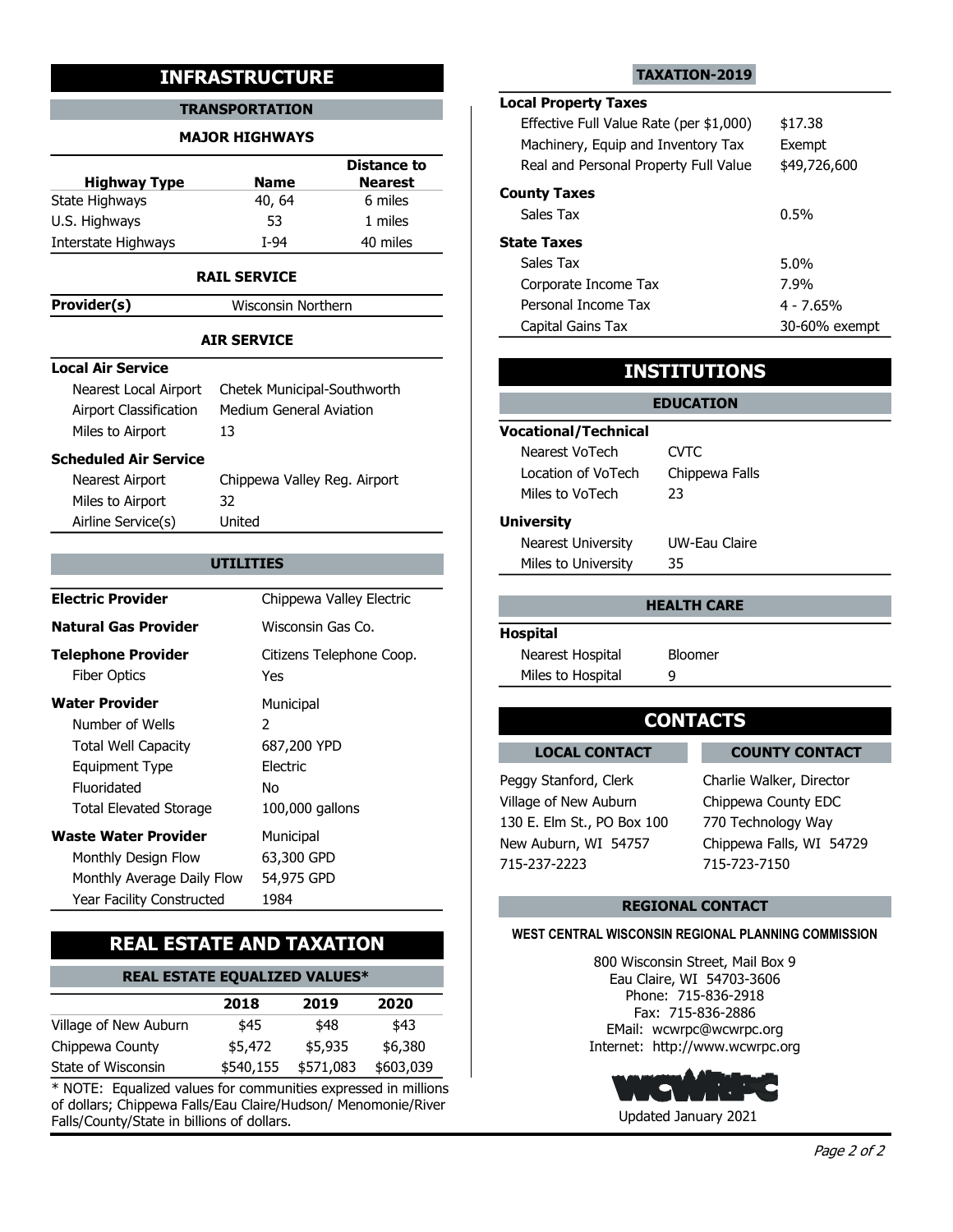# City of Stanley

# Chippewa County, Wisconsin

# DEMOGRAPHICS

|                     | <b>POPULATION</b> |           |           |
|---------------------|-------------------|-----------|-----------|
|                     |                   | 2010      | 2020*     |
| City of Stanley     |                   | 3,608     | 3,630     |
| Chippewa County     |                   | 62,415    | 65,339    |
| State of Wisconsin  |                   | 5,686,986 | 5,854,594 |
| Source: U.S. Census | <i>*Estimate</i>  |           |           |

| <b>HOUSING</b>                                                            |           | ်•) New<br>Auburn |
|---------------------------------------------------------------------------|-----------|-------------------|
| <b>Number of Housing Units</b>                                            | 2015-2019 | '53               |
| City of Stanley                                                           | 952       |                   |
| Chippewa County                                                           | 28,385    | 'Bloomer          |
| State of Wisconsin                                                        | 2,725,153 |                   |
| Source: U.S. Census, 2015-2019 American Community Survey 5-Year Estimates |           | 124               |

| 2015-2019<br><b>Median Value of:</b>                                      | Owner-Occ.<br>Units | Gross<br>Rent |
|---------------------------------------------------------------------------|---------------------|---------------|
| City of Stanley                                                           | \$88,400            | \$766         |
| Chippewa County                                                           | \$167,400           | \$821         |
| State of Wisconsin                                                        | \$197,200           | \$867         |
| Source: U.S. Census, 2015-2019 American Community Survey 5-Year Estimates |                     |               |

#### ECONOMY

#### COUNTY EMPLOYMENT BY INDUSTRY - 2015-2019

|                                                                           | 22 140                           | 22 181           | INCOME (DED CADITA)                          |                     |                 |
|---------------------------------------------------------------------------|----------------------------------|------------------|----------------------------------------------|---------------------|-----------------|
|                                                                           | <b>EMPLOYMENT TRENDS</b><br>2015 | 2019             |                                              |                     |                 |
| Source: U.S. Census, 2015-2019 American Community Survey 5-Year Estimates |                                  |                  |                                              |                     |                 |
| <b>TOTAL EMPLOYMENT</b>                                                   |                                  | 31,847           | Source: Bureau of Labor Statistics, May 2019 |                     |                 |
| <b>Public Administration</b>                                              |                                  | 1,344            | Welder/Cutter/Solderer/Brazer                | 21.18               | 19.83           |
| <b>Services</b>                                                           |                                  | 12,122           | Truck Drivers, Heavy/Tractor Trailer         | 21.62               | 19.97           |
| Finance/Insurance/Real Estate/Rental/Leasing                              |                                  | 1,738            | Order Clerks                                 | 17.29               | 17.53           |
| <b>Retail Trade</b>                                                       |                                  | 3,931            | Secretary/Administrative Assistant           | 26.68               | 26.73           |
| <b>Wholesale Trade</b>                                                    |                                  | 813              | Physical Therapists                          | 46.90               | 44.72           |
| Information                                                               |                                  | 392              | Office Clerk, General                        | 16.89               | 16.41           |
| Transportation and Warehousing, and Utilities                             |                                  | 1,773            | <b>Nursing Assistants</b>                    | 13.76               | 13.68           |
| Manufacturing                                                             |                                  | 6,288            | Cashiers                                     | 11.34               | 11.11           |
| Construction                                                              |                                  | 2,247            | Bookkeeping/Accting/Audit Clerk              | 19.00               | 18.35           |
| Agriculture/Forestry/Fishing/Hunting/Mining                               |                                  | 1,199            | <b>Bartenders</b>                            | \$10.40             | \$9.12          |
| <b>Industry</b>                                                           |                                  | <b>Employees</b> | <b>Occupation</b>                            | <b>Mean</b>         | <b>Median</b>   |
| <b>COUNTY EMPLOYMENT BY INDUSTRY - 2015-2019</b>                          |                                  |                  | <b>2019 WAGES</b>                            |                     |                 |
|                                                                           | <b>ECONOMY</b>                   |                  | <b>ECONOMY con't</b>                         |                     |                 |
| Source: U.S. Census, 2015-2019 American Community Survey 5-Year Estimates |                                  |                  |                                              |                     |                 |
| State of Wisconsin                                                        | \$197,200                        | \$867            | Eau Claire                                   | [27                 |                 |
| Chippewa County                                                           | \$167,400                        | \$821            | $\sqrt{29}$                                  |                     |                 |
| City of Stanley                                                           | \$88,400                         | \$766            | <b>Q</b> Chippewa Falls                      | Cadott <sub>o</sub> |                 |
| <b>Median Value of:</b>                                                   | <b>Units</b>                     | Rent             | 53                                           |                     | Stanley<br>Bovd |
| 2015-2019                                                                 | <b>Owner-Occ.</b>                | <b>Gross</b>     |                                              |                     |                 |
| Source: U.S. Census, 2015-2019 American Community Survey 5-Year Estimates |                                  |                  | [124]                                        | 27)                 |                 |
| State of Wisconsin                                                        |                                  | 2,725,153        | 178<br>$\overline{40}$                       |                     |                 |
| Chippewa County                                                           |                                  | בטוגרים          |                                              |                     |                 |

#### EMPLOYMENT TRENDS

|                                | 2015    | 2019    |                                              |                       |
|--------------------------------|---------|---------|----------------------------------------------|-----------------------|
| Chippewa Co. Labor Force       | 33,149  | 33,181  |                                              | <b>INCOME (PER C.</b> |
| Chippewa Co. Employed          | 31,586  | 31,909  |                                              | 2017                  |
| Chippewa Co. Unemployed        | 1,563   | 1,272   | Chippewa County                              | \$44,108              |
| Chippewa Co. Unemployment Rate | $4.7\%$ | 3.8%    | State of Wisconsin                           | \$49,264              |
| Wisconsin Unemployment Rate    | $4.5\%$ | $3.3\%$ | <b>United States</b>                         | \$52,118              |
| U.S. Unemployment Rate         | $5.3\%$ | 3.7%    | Source: U.S. Dept. of Commerce, Bureau of Ed |                       |
|                                |         |         |                                              |                       |



#### ECONOMY con't

#### 2019 WAGES

| r-Occ.<br>its<br>,400<br>,400<br>,200 | 28,385<br>2,725,153<br>unity Survey 5-Year Estimates<br><b>Gross</b><br>Rent<br>\$766<br>\$821<br>\$867<br>unity Survey 5-Year Estimates | $\mathcal{O}_{\text{Bloomer}}$<br>(40)<br>[124]<br>53<br><b>Q</b> Chippewa Falls<br>$\overline{29}$<br>Eau Claire | [178]<br>[27]<br>Cadott $\overline{\bigodot}$<br>$\int$ 27 $\int$ | Stanley<br>Boyd<br>$\odot$<br>(٥٥ |
|---------------------------------------|------------------------------------------------------------------------------------------------------------------------------------------|-------------------------------------------------------------------------------------------------------------------|-------------------------------------------------------------------|-----------------------------------|
|                                       | <b>ISTRY - 2015-2019</b>                                                                                                                 | <b>ECONOMY con't</b><br><b>2019 WAGES</b>                                                                         |                                                                   |                                   |
|                                       | <b>Employees</b>                                                                                                                         | <b>Occupation</b>                                                                                                 | <b>Mean</b>                                                       | <b>Median</b>                     |
| ning                                  | 1,199                                                                                                                                    | <b>Bartenders</b>                                                                                                 | \$10.40                                                           | \$9.12                            |
|                                       | 2,247                                                                                                                                    | Bookkeeping/Accting/Audit Clerk                                                                                   | 19.00                                                             | 18.35                             |
|                                       | 6,288                                                                                                                                    | Cashiers                                                                                                          | 11.34                                                             | 11.11                             |
| <b>Itilities</b>                      | 1,773                                                                                                                                    | <b>Nursing Assistants</b>                                                                                         | 13.76                                                             | 13.68                             |
|                                       | 392                                                                                                                                      | Office Clerk, General                                                                                             | 16.89                                                             | 16.41                             |
|                                       | 813                                                                                                                                      | Physical Therapists                                                                                               | 46.90                                                             | 44.72                             |
|                                       | 3,931                                                                                                                                    | Secretary/Administrative Assistant                                                                                | 26.68                                                             | 26.73                             |
| easing                                | 1,738                                                                                                                                    | Order Clerks                                                                                                      | 17.29                                                             | 17.53                             |
|                                       | 12,122                                                                                                                                   | Truck Drivers, Heavy/Tractor Trailer                                                                              | 21.62                                                             | 19.97                             |
|                                       | 1,344                                                                                                                                    | Welder/Cutter/Solderer/Brazer                                                                                     | 21.18                                                             | 19.83                             |
|                                       | 31,847                                                                                                                                   | Source: Bureau of Labor Statistics, May 2019                                                                      |                                                                   |                                   |
|                                       | unity Survey 5-Year Estimates                                                                                                            |                                                                                                                   |                                                                   |                                   |
| <b>NDS</b>                            |                                                                                                                                          |                                                                                                                   |                                                                   |                                   |
| 2015                                  | 2019                                                                                                                                     |                                                                                                                   |                                                                   |                                   |
| 33,149                                | 33,181                                                                                                                                   | <b>INCOME (PER CAPITA)</b>                                                                                        |                                                                   |                                   |
| 31,586                                | 31,909                                                                                                                                   | 2017                                                                                                              | 2018                                                              | 2019                              |
| 1,563                                 | 1,272                                                                                                                                    | Chippewa County<br>\$44,108                                                                                       | \$46,156                                                          | \$47,507                          |
| 4.7%                                  | 3.8%                                                                                                                                     | State of Wisconsin<br>\$49,264                                                                                    | \$51,628                                                          | \$53,227                          |
| 4.5%                                  | 3.3%                                                                                                                                     | <b>United States</b>                                                                                              | \$52,118<br>\$54,606                                              | \$56,490                          |
| 5.3%                                  | 3.7%                                                                                                                                     | Source: U.S. Dept. of Commerce, Bureau of Economic Analysis                                                       |                                                                   |                                   |

#### INCOME (PER CAPITA)

|                                                         | 2017     | 2018     | 2019     |
|---------------------------------------------------------|----------|----------|----------|
| Chippewa County                                         | \$44,108 | \$46,156 | \$47,507 |
| State of Wisconsin                                      | \$49,264 | \$51,628 | \$53,227 |
| United States                                           | \$52,118 | \$54,606 | \$56,490 |
| Course ILC Dont of Commerce Bureau of Esenamis Analysis |          |          |          |